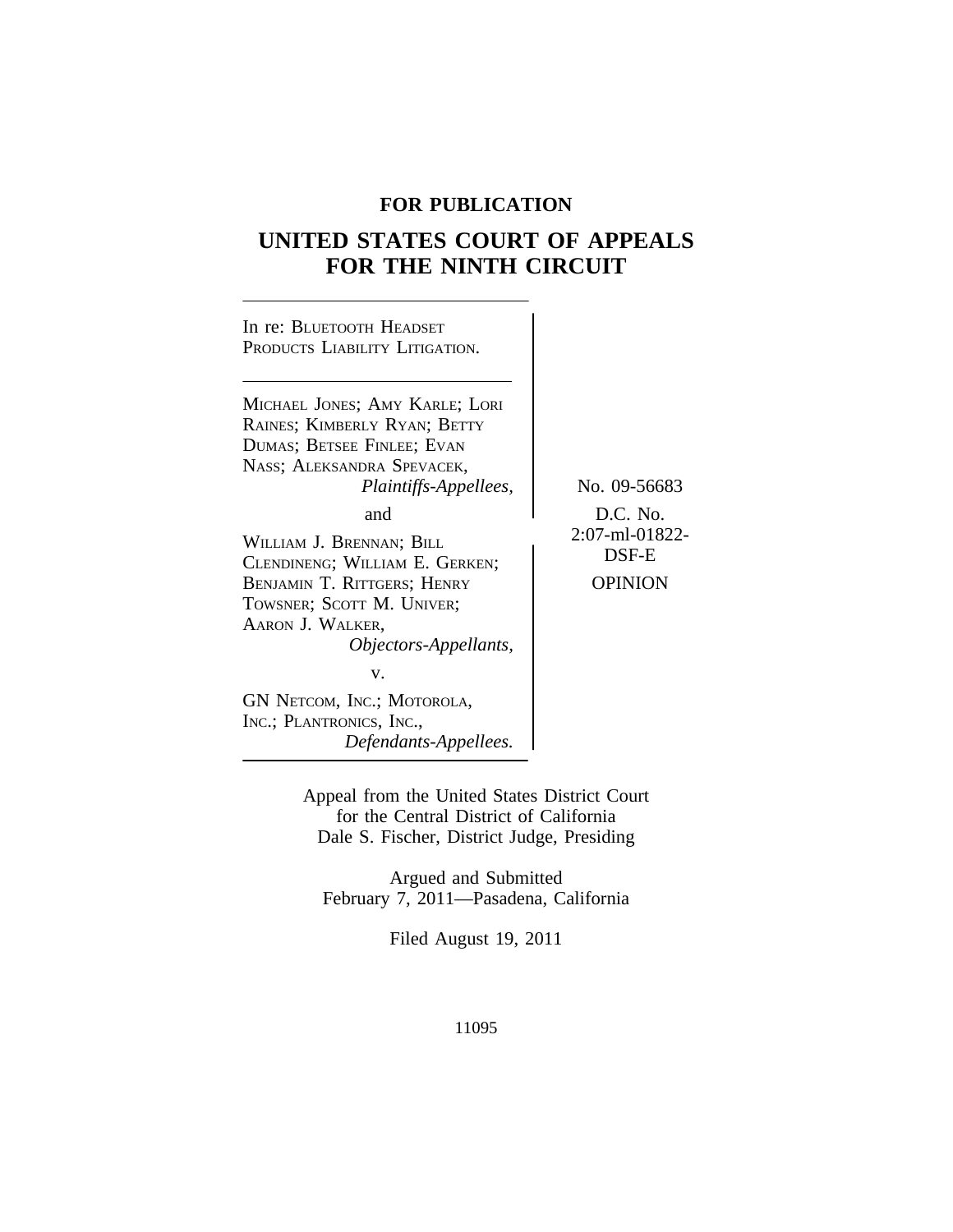11096 IN RE BLUETOOTH HEADSET PRODUCTS LIABILITY

Before: Michael Daly Hawkins and Raymond C. Fisher, Circuit Judges, and Jack Zouhary,\* District Judge.

Opinion by Judge Hawkins

<sup>\*</sup>The Honorable Jack Zouhary, United States District Judge for the Northern District of Ohio, sitting by designation.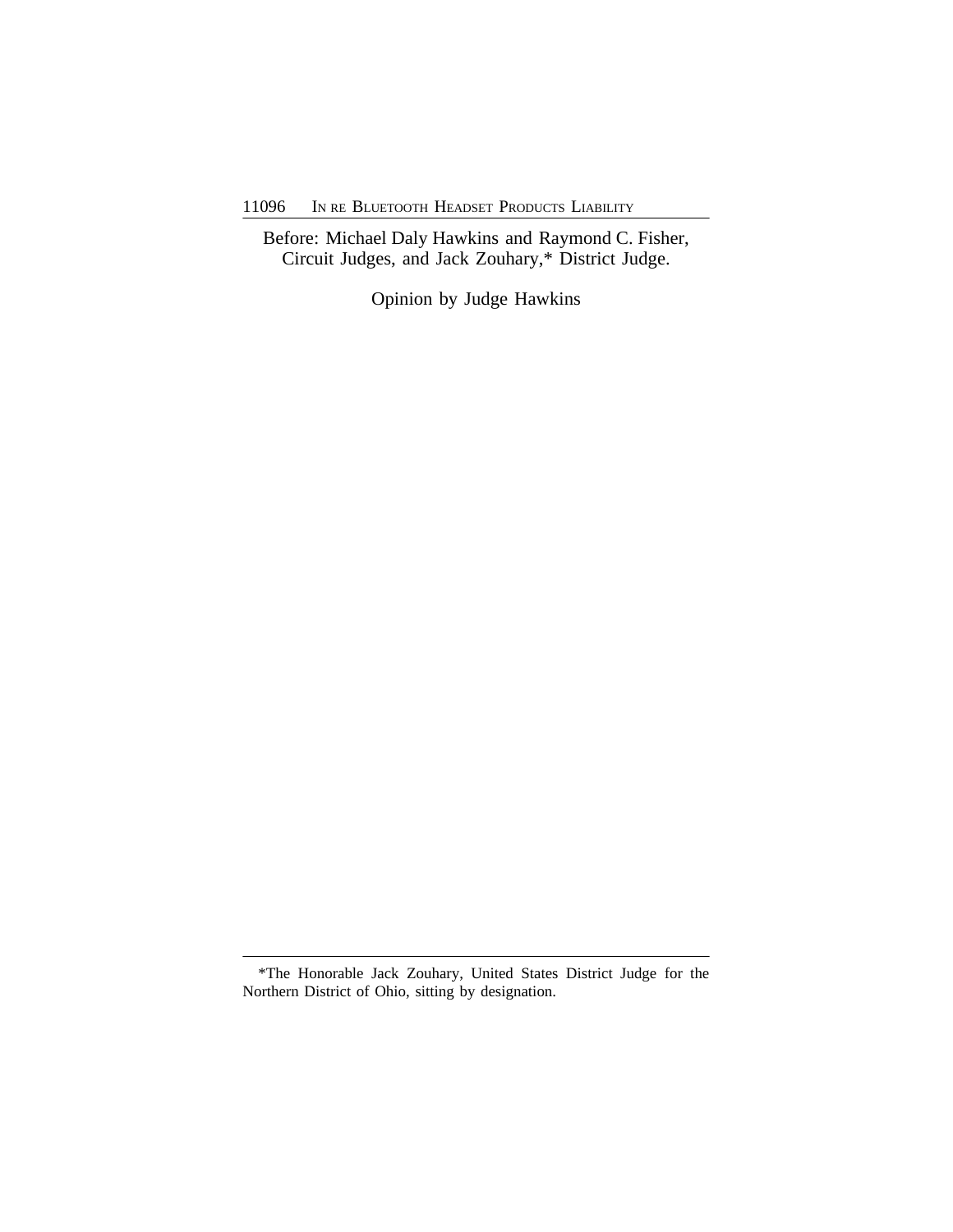## **COUNSEL**

Theodore H. Frank, Center for Class Action Fairness, Washington, D.C., for the objectors-appellants.

Daniel L. Warshaw, Pearson, Simon Warshaw & Penny, Sherman Oaks, California, for the plaintiffs-appellees.

Terrence J. Dee, Kirkland & Ellis, Chicago, Illinois, for the defendants-appellees.

# **OPINION**

HAWKINS, Senior Circuit Judge:

The settlement agreement approved in this products liability class action provides the class \$100,000 in *cy pres* awards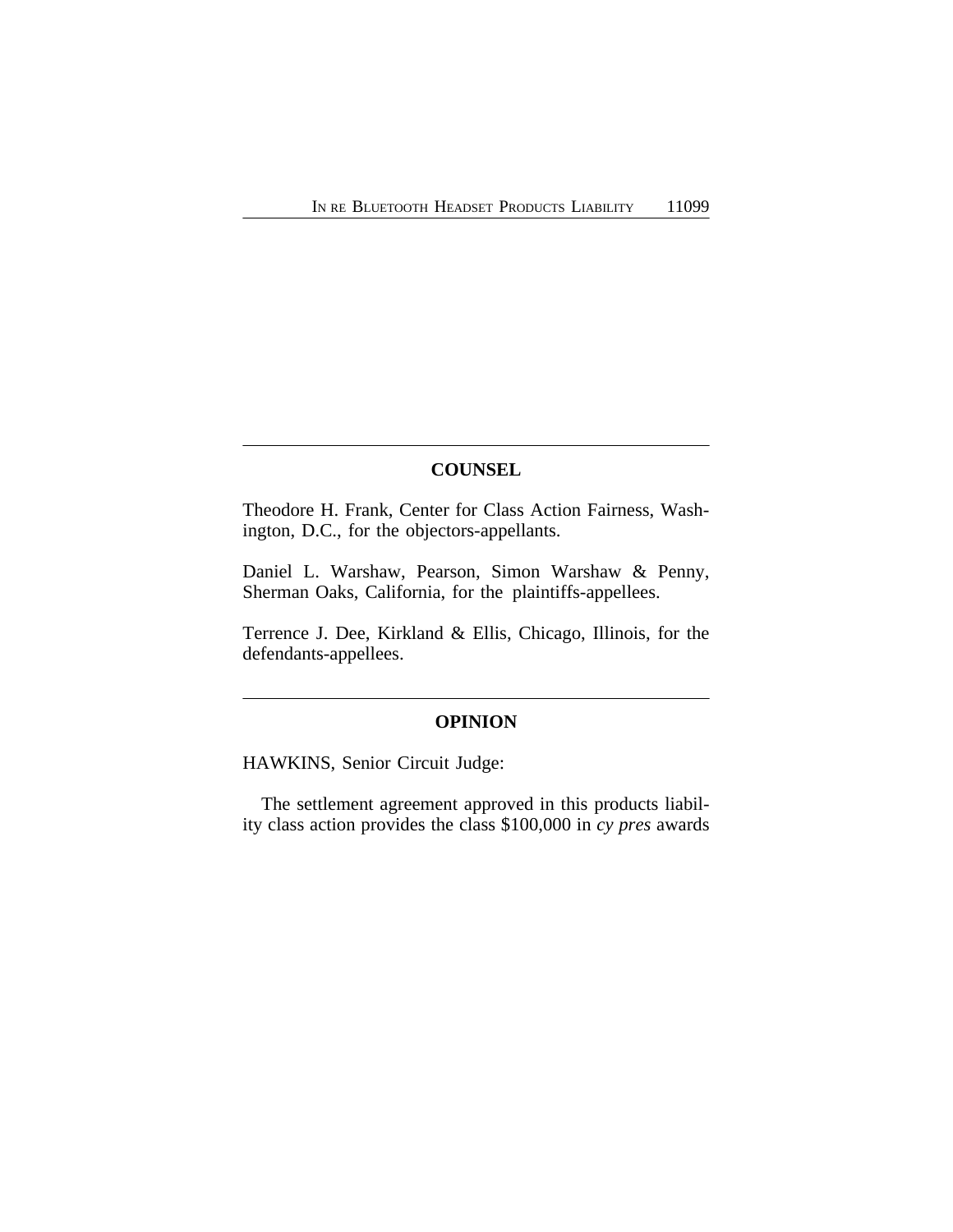and zero dollars for economic injury, while setting aside up to \$800,000 for class counsel and \$12,000 for the class representatives—amounts which the court subsequently awarded in full in a separate order. William Brennan and other class members (collectively "Objectors") challenge the fairness and reasonableness of the settlement and appeal both the approval and fee orders, arguing the district court abused its discretion in failing to consider whether the gross disproportion between the class award and the negotiated fee award was reasonable. We agree that the disparity between the value of the class recovery and class counsel's compensation raises at least an inference of unfairness, and that the current record does not adequately dispel the possibility that class counsel bargained away a benefit to the class in exchange for their own interests. We therefore vacate both orders and remand so that the district court may conduct a more searching inquiry into the fairness of the negotiated distribution of funds, as well as consider the substantive reasonableness of the attorneys' fee request in light of the degree of success attained.

## **FACTS AND PROCEEDINGS**

#### **I. Background**

Plaintiffs filed twenty-six putative class actions in courts around the country against Motorola, Inc., Plantronics, Inc., and GN Netcom, Inc. (collectively "defendants"), alleging defendants knowingly failed to disclose the potential risk of noise-induced hearing loss**<sup>1</sup>** associated with extended use of their wireless Bluetooth headsets at high volumes, in violation of state consumer fraud protection and unfair business practice laws.**<sup>2</sup>** The Judicial Panel on Multidistrict Litigation coor-

**<sup>1</sup>**Plaintiffs define noise-induced hearing loss as the gradual and permanent loss of hearing over time caused by unsafe levels of noise.

**<sup>2</sup>**Plaintiffs allege that defendants violated California's Consumers Legal Remedies Act, Cal. Civ. Code § 1750 *et seq.*, False Advertising Law, Cal. Bus. & Prof. Code § 17500 *et seq.*, and Unfair Competition Law, Cal. Bus. & Prof. Code § 17200 *et seq.*, as well as Illinois' Deceptive Trade Practices Act, 815 ILCS 510, and Consumer Fraud and Deceptive Business Practices Act, 815 ILCS 505.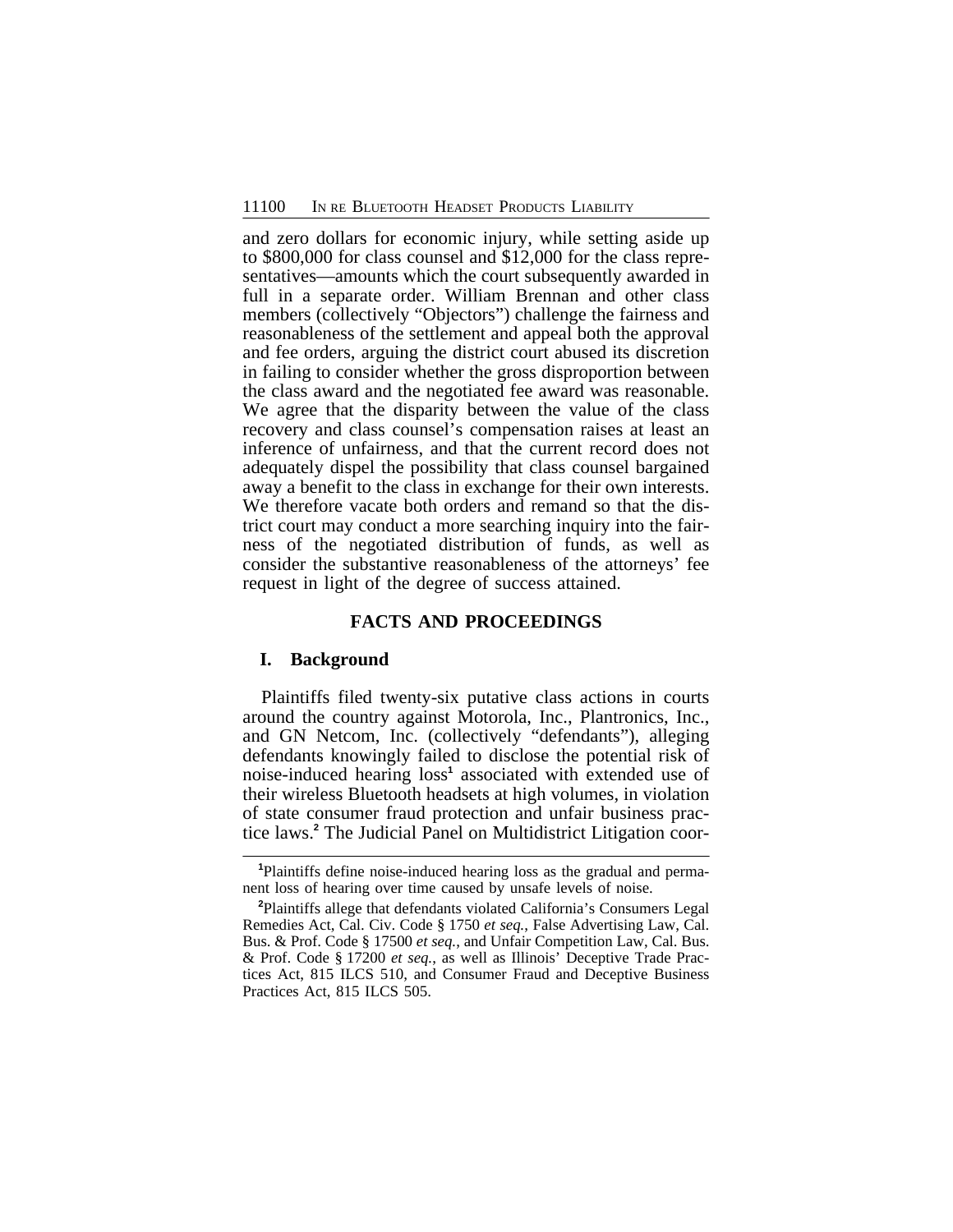dinated these cases in *In re Bluetooth Headset Products Liability Litigation* in the Central District of California.**<sup>3</sup>**

Plaintiffs' Second Amended Consolidated Complaint sought money damages on behalf of millions of individuals who had purchased Bluetooth headsets since June 30, 2002,**<sup>4</sup>** purportedly in reliance on allegedly misleading representations about the safety and usability of the product. Plaintiffs alleged that defendants advertised "talk times" of three hours or longer, while in reality, consumers could not safely use the headsets for more than a few minutes each day without exposing themselves to the risk of noise-induced hearing loss—a risk that defendants failed to disclose in any of their marketing materials. The complaint did not state a claim for personal injury but asserted economic injury, alleging plaintiffs would not have purchased their Bluetooth headsets but for defendants' willful false advertising. Plaintiffs sought actual damages in the amount paid for the product, which they claimed to be between \$70 and \$150 per headset, along with injunctive relief, restitution, punitive damages, attorneys' fees and costs.

Class counsel spent considerable time researching legal and industry standards on acceptable noise levels, surveying warnings on other audio devices, obtaining acoustic test results and other documents from defendants, and working with experts to review this data and evaluate the risk of noise-induced hearing loss. The parties voluntarily exchanged discovery and held at least three in-person meetings to discuss the merits of the litigation and discovery issues before participating in a

**<sup>3</sup>**Another lawsuit raising similar questions of law and fact, *Kirkpatrick v. Motorola*, No. 07-5570 (DSF), was subsequently filed and also consolidated with the multi-district litigation.

**<sup>4</sup>**The district court ultimately certified a class comprised of all persons and entities in the United States who between June 30, 2002 and February 19, 2009 purchased a Bluetooth headset manufactured by one of the defendants. More than 100 million Bluetooth headsets were sold during that period.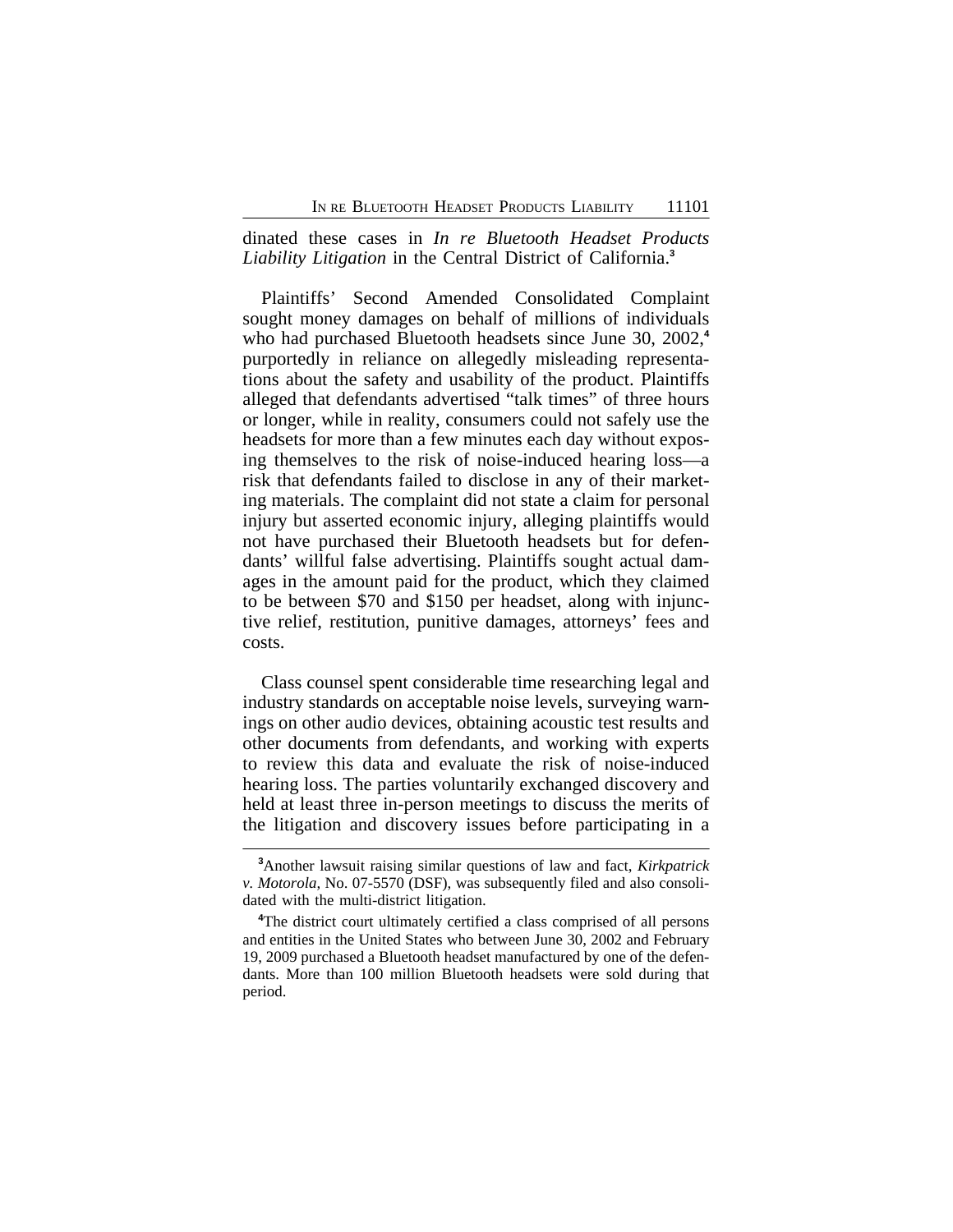formal mediation session, overseen by a retired California Court of Appeal Justice.

Unable to reach a settlement at that time, defendants shortly thereafter filed a joint motion to dismiss on various grounds, insisting their products are safe and denying any wrongdoing on their part. The motion to dismiss was fully briefed by both sides, but before the court heard argument, and before any motion was made to certify a class for merits purposes, the parties successfully participated in another mediation session and filed a proposed class action settlement agreement purporting to resolve all claims.

## **II. The Terms of the Settlement Agreement**

In exchange for plaintiffs' general release and waiver of all asserted claims defendants agreed to: (1) post acoustic safety information on their respective websites and in their product manuals and/or packaging for new Bluetooth headsets; (2) pay a total of \$100,000 in *cy pres* awards to be distributed among four non-profit organizations dedicated to the prevention of hearing loss;**<sup>5</sup>** (3) pay notice costs up to \$1.2 million; (4) pay documented costs to class counsel up to \$38,000, or if notice costs fell below \$1.2 million, no more than \$50,000; (5) pay attorneys' fees in an amount set by the district court, not to exceed \$800,000; and (6) pay an incentive award in an amount set by the district court, not to exceed \$12,000, to be divided among the nine class representatives.<sup>6</sup> Approval of the settlement was not conditioned on any minimum attorneys'

**<sup>5</sup>**The recipient organizations are the Center for Independent Living Research at the University of Tennessee College of Medicine, the National Hearing Conservation Association, the American Speech and Hearing Association, and the Greater Los Angeles Agency on Deafness.

**<sup>6</sup>**These negotiated attorneys' fee and incentive awards were provided under what is known as a "clear sailing agreement," wherein the defendant agrees not to oppose a petition for a fee award up to a specified maximum value.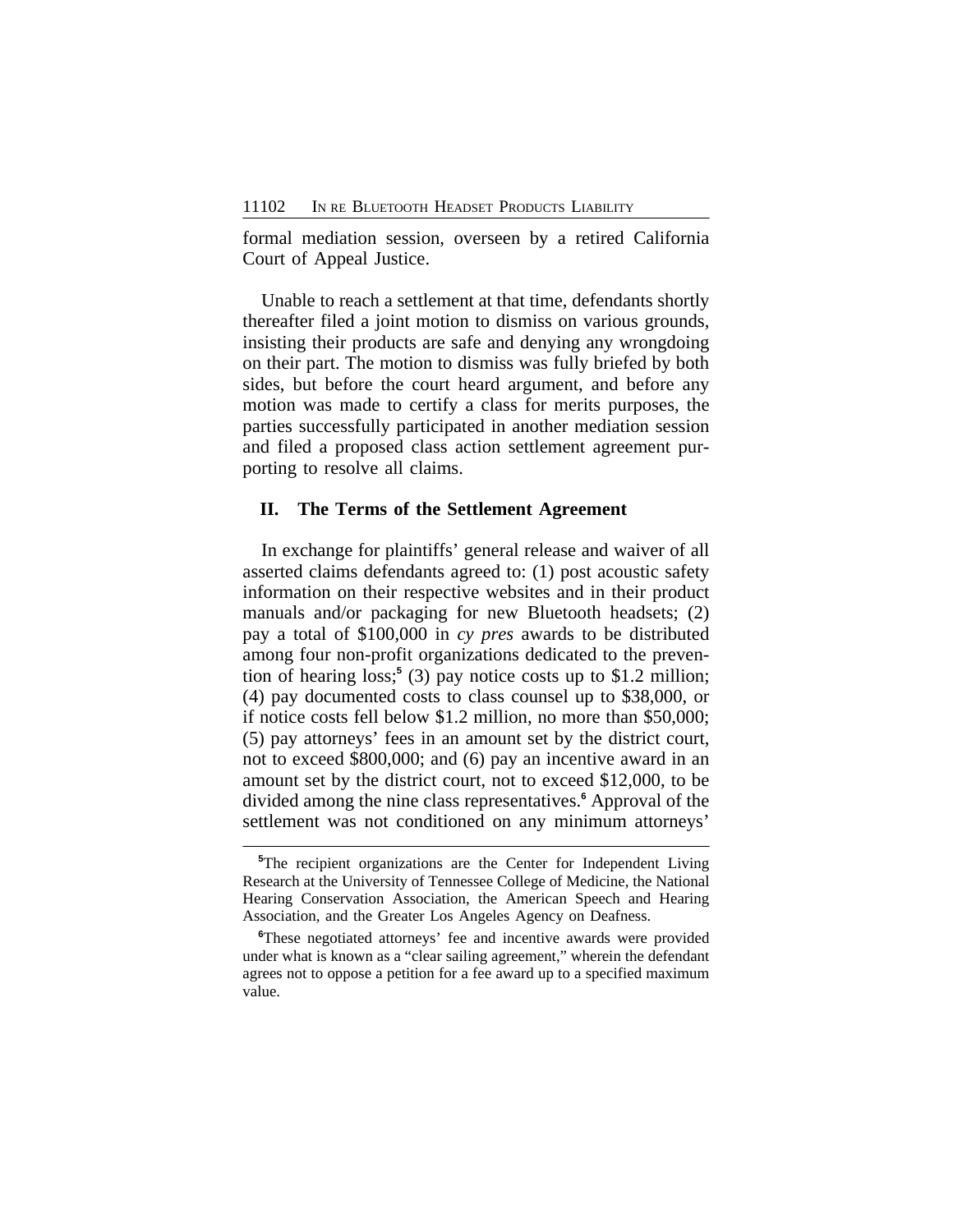fee award, minimum costs award, or the payment of any incentive award to any plaintiff.

#### **III. Approval of the Settlement Agreement**

Pursuant to the district court's preliminary approval order directing the provision of notice, the parties implemented a comprehensive notice plan comprised of direct mailings, magazine advertisements, and a dedicated Internet website, reaching about 80% of potential class members an average of more than 2.5 times each. Of the millions of potential class members, 715 people validly elected to opt out of the settlement. Fifty people, including the seven Appellants before us now, sent in objections to the settlement and were given an opportunity to be heard at the fairness hearing. After considering the objections, the district court entered an Order ("Approval Order") and Final Judgment certifying the class for settlement purposes only, pursuant to Federal Rule of Civil Procedure 23(b)(3), and approving the settlement agreement as fair, reasonable, and adequate.

#### **IV. Award of Fees and Costs**

After ordering class counsel to produce additional unredacted billing records and reviewing the files submitted, the district court later entered a separate order ("Fee Order") awarding \$850,000 to class counsel for fees and costs, based on a lodestar method calculation, and \$12,000 to be distributed among the nine representative plaintiffs.

Objectors timely appealed both the Approval and Fee Orders.

#### **STANDARDS OF REVIEW**

We review a district court's approval of a class action settlement for clear abuse of discretion. *Rodriguez v. W. Publ'g Corp.*, 563 F.3d 948, 963 (9th Cir. 2009). Such review is "ex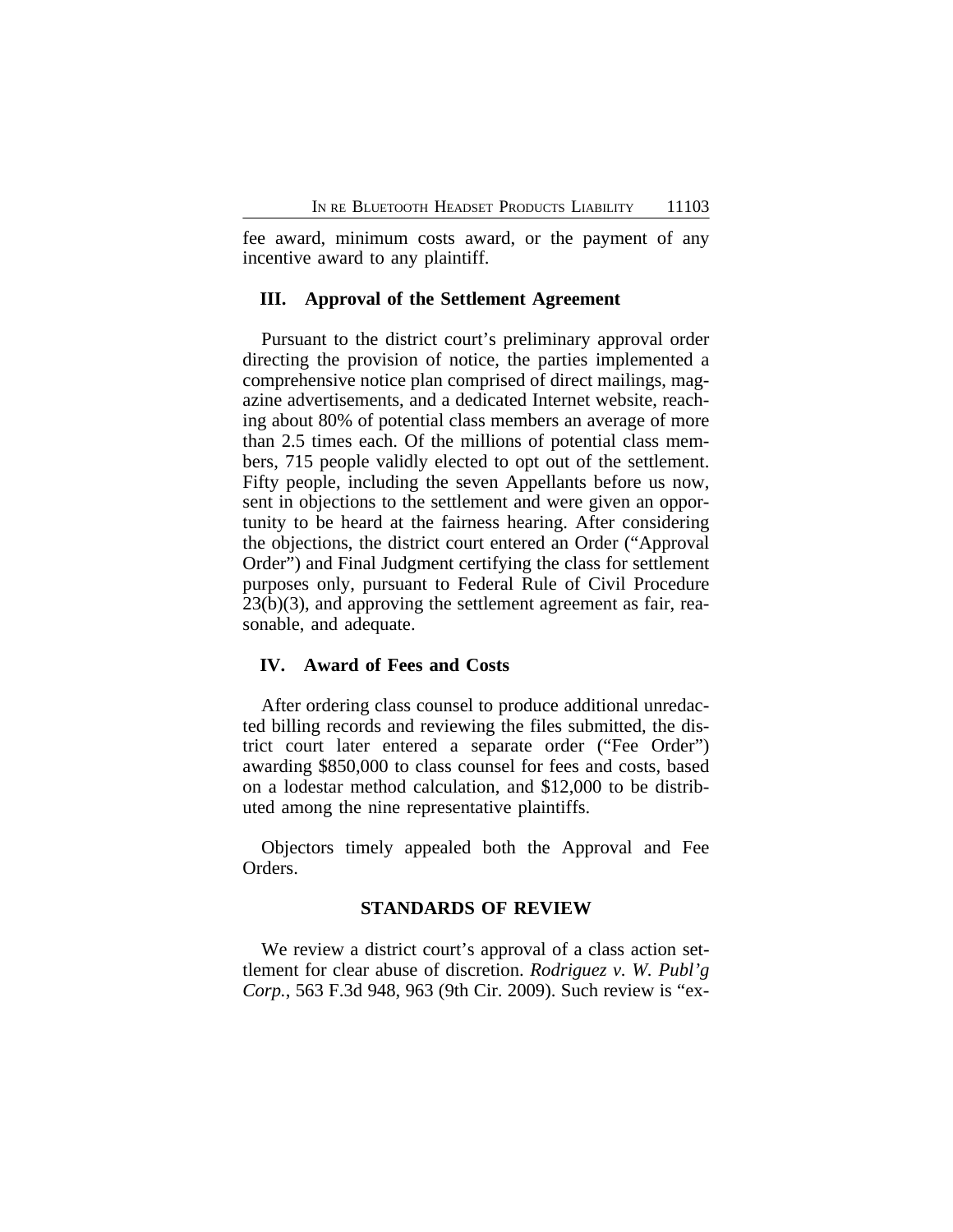tremely limited," and we "will affirm if the district judge applies the proper legal standard and his findings of fact are not clearly erroneous." *In re Mego Fin. Corp. Sec. Litig.*, 213 F.3d 454, 458 (9th Cir. 2000).

We also review for abuse of discretion a district court's award of fees and costs to class counsel, as well as its method of calculation. *Lobatz v. U.S. W. Cellular of Cal., Inc.*, 222 F.3d 1142, 1148-49 (9th Cir. 2000). Findings of fact underlying an award of fees are reviewed for clear error. *Id.* at 1148.

#### **DISCUSSION**

**[1]** Objectors contest both the fee award and the approval order, but their objections are motivated by the same issue: what they claim are excessive attorneys' fees, negotiated unfairly by class counsel and ultimately awarded unreasonably by the court. Objectors argue that the district court should not have approved as fair and reasonable a settlement agreement that, on its face, so disproportionately advances the interests of class counsel over those of the class itself. They further contend that, even if the approval order can be upheld, class counsel should not have been awarded eight times the amount of the class recovery. Rather, they argue, the two negotiated sums should have been viewed as a "constructive common fund" and fees limited to an appropriate percentage thereof.

We would ordinarily begin our review with the Approval Order, whose vacatur would render moot the challenge to the Fee Order. However, because Objectors' challenge to the fairness of the settlement agreement relies, in large part, on a determination that the requested fees were substantively unreasonable, we instead begin by temporarily assuming the Approval Order to be valid and proceed to examine the reasonableness of the fee award first, before then returning to review the Approval Order itself.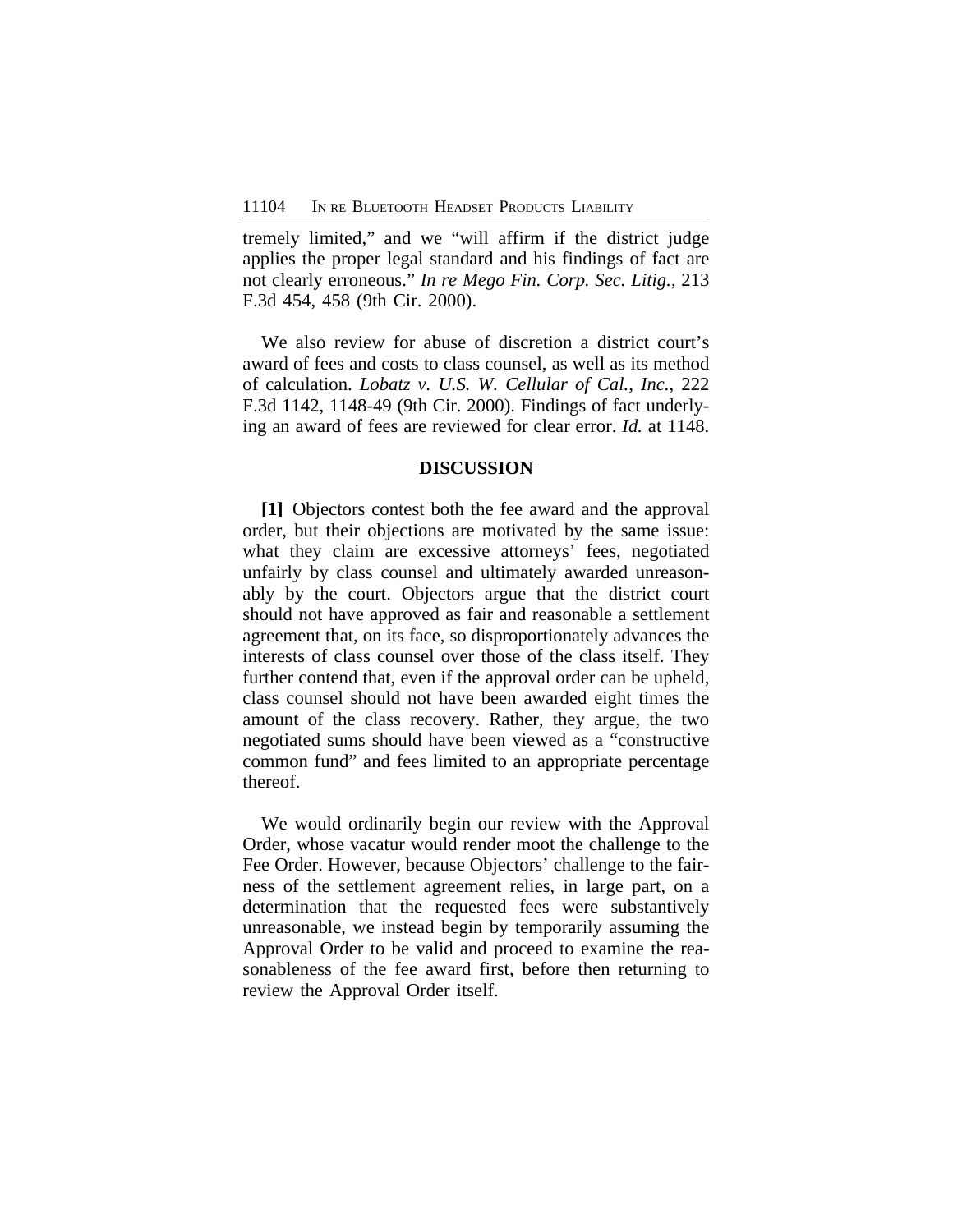### **I. Attorneys' Fee Award**

#### **A. Applicable Legal Standards**

**[2]** While attorneys' fees and costs may be awarded in a certified class action where so authorized by law or the parties' agreement, Fed. R. Civ. P. 23(h), courts have an independent obligation to ensure that the award, like the settlement itself, is reasonable, even if the parties have already agreed to an amount. *See Staton v. Boeing Co.*, 327 F.3d 938, 963-64 (9th Cir. 2003); *Knisley v. Network Assoc.*, 312 F.3d 1123, 1125 (9th Cir. 2002); *Zucker v. Occidental Petroleum Corp.*, 192 F.3d 1323, 1328-29 & n.20 (9th Cir. 1999). The reasonableness of any fee award must be considered against the backdrop of the "American Rule," which provides that courts generally are without discretion to award attorneys' fees to a prevailing plaintiff unless (1) fee-shifting is expressly authorized by the governing statute; (2) the opponents acted in bad faith or willfully violated a court order; or (3) "the successful litigants have created a common fund for recovery or extended a substantial benefit to a class." *Alyeska Pipeline Serv. Co. v. Wilderness Soc.*, 421 U.S. 240, 275 (1975) (Brennan, J., dissenting); *accord Zambrano v. City of Tustin*, 885 F.2d 1473, 1481 & n.25 (9th Cir. 1989).

The award of attorneys' fees in a class action settlement is often justified by the common fund or statutory fee-shifting exceptions to the American Rule, and sometimes by both. *See Staton*, 327 F.3d at 972; *see also Court Awarded Attorney Fees, Third Circuit Task Force*, 108 F.R.D. 237, 250 (1985) (purpose of common-fund exception is to "avoid the unjust enrichment of those who benefit from the fund that is created, protected, or increased by the litigation and who otherwise would bear none of the litigation costs"). We have approved two different methods for calculating a reasonable attorneys' fee depending on the circumstances.

The "lodestar method" is appropriate in class actions brought under fee-shifting statutes (such as federal civil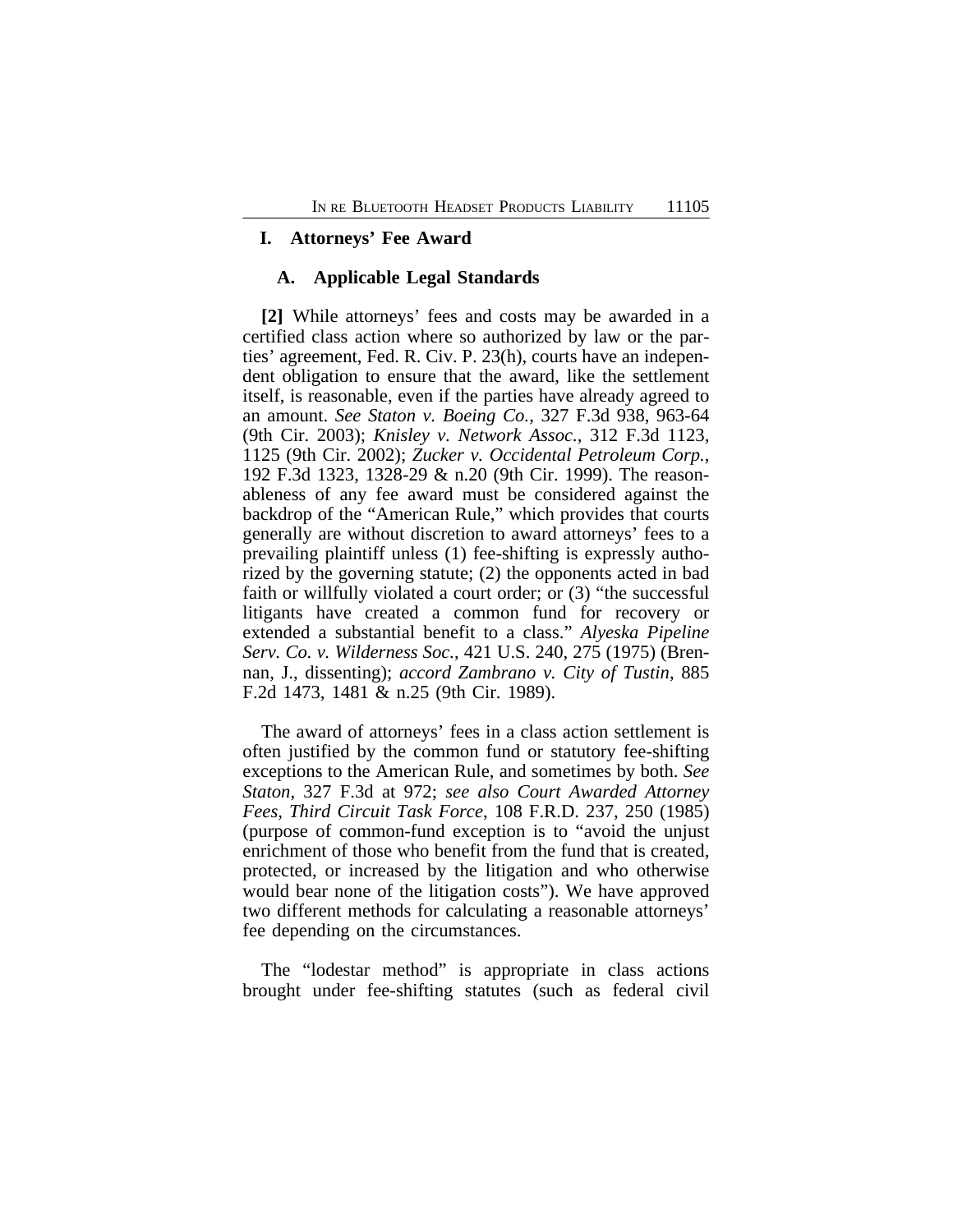rights, securities, antitrust, copyright, and patent acts), where the relief sought—and obtained—is often primarily injunctive in nature and thus not easily monetized, but where the legislature has authorized the award of fees to ensure compensation for counsel undertaking socially beneficial litigation. *See Hanlon v. Chrysler Corp.*, 150 F.3d 1011, 1029 (9th Cir. 1998); *In re General Motors Corp. Pick-up Truck Fuel Tank Prods. Liability Litig.*, 55 F.3d 768, 821 (3d Cir. 1995).

The lodestar figure is calculated by multiplying the number of hours the prevailing party reasonably expended on the litigation (as supported by adequate documentation) by a reasonable hourly rate for the region and for the experience of the lawyer. *Staton*, 327 F.3d at 965. Though the lodestar figure is "presumptively reasonable," *Cunningham v. Cnty. of Los Angeles*, 879 F.2d 481, 488 (9th Cir. 1988), the court may adjust it upward or downward by an appropriate positive or negative multiplier reflecting a host of "reasonableness" factors, "including the quality of representation, the benefit obtained for the class, the complexity and novelty of the issues presented, and the risk of nonpayment," *Hanlon*, 150 F.3d at 1029 (citing *Kerr v. Screen Extras Guild, Inc.*, 526 F.2d 67, 70 (9th Cir. 1975)**<sup>7</sup>** ). Foremost among these consider-

526 F.2d at 70. Many of these factors are "subsumed within the initial calculation of hours reasonably expended at a reasonable rate." *Hensley v. Eckerhart*, 461 U.S. 424, 434 n.9 (1983), and the *Kerr* factors only war-

**<sup>7</sup>***Kerr* identifies twelve factors relevant to a determination of reasonable attorneys' fees:

<sup>(1)</sup> the time and labor required; (2) the novelty and difficulty of the questions involved; (3) the skill requisite to perform the legal service properly; (4) the preclusion of other employment by the attorney due to acceptance of the case; (5) the customary fee; (6) whether the fee is fixed or contingent; (7) time limitations imposed by the client or the circumstances; (8) the amount involved and the results obtained; (9) the experience, reputation, and the ability of the attorneys; (10) the 'undesirability' of the case; (11) the nature and length of the professional relationship with the client; and  $(12)$  awards in similar cases.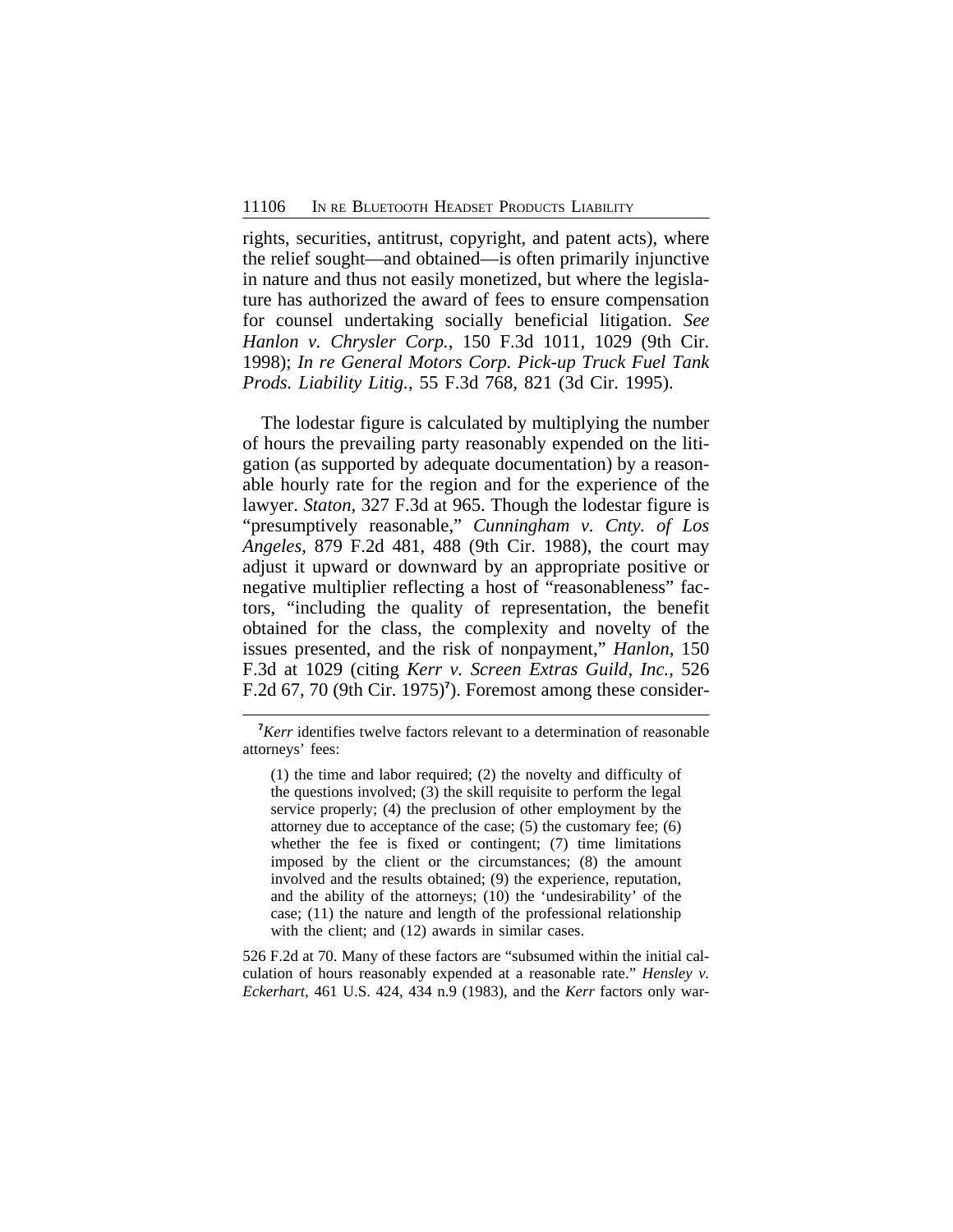ations, however, is the benefit obtained for the class. *See Hensley v. Eckerhart*, 461 U.S. 424, 434-36 (1983); *McCown v. City of Fontana*, 565 F.3d 1097, 1102 (9th Cir. 2009) (ultimate reasonableness of the fee "is determined primarily by reference to the level of success achieved by the plaintiff"). Thus, where the plaintiff has achieved "only limited success," counting *all* hours expended on the litigation—even those reasonably spent—may produce an "excessive amount," and the Supreme Court has instructed district courts to instead "award only that amount of fees that is reasonable in relation to the results obtained." *Hensley*, 461 U.S. at 436, 440.

**[3]** Where a settlement produces a common fund for the benefit of the entire class, courts have discretion to employ either the lodestar method or the percentage-of-recovery method. *In re Mercury Interactive Corp.*, 618 F.3d 988, 992 (9th Cir. 2010) (citing *Powers v. Eichen*, 229 F.3d 1249, 1256 (9th Cir. 2000)). Because the benefit to the class is easily quantified in common-fund settlements, we have allowed courts to award attorneys a percentage of the common fund in lieu of the often more time-consuming task of calculating the lodestar. Applying this calculation method, courts typically calculate 25% of the fund as the "benchmark" for a reasonable fee award, providing adequate explanation in the record of any "special circumstances" justifying a departure. *Six (6) Mexican Workers v. Ariz. Citrus Growers*, 904 F.2d 1301, 1311 (9th Cir. 1990); *accord Powers*, 229 F.3d at 1256-57; *Paul, Johnson, Alston & Hunt v. Graulty*, 886 F.2d 268, 272 (9th Cir. 1989).

**[4]** Though courts have discretion to choose which calculation method they use, their discretion must be exercised so as

rant a departure from the lodestar figure in "rare and exceptional cases," *Fischer v. SJB-P.D., Inc.*, 214 F.3d 1115, 1119 n.4 (9th Cir. 2000) (quoting *Penn. v. Del. Valley Citizens' Council for Clean Air*, 478 U.S. 546, 565 (1986) (quotation marks omitted). At least one factor is no longer valid—whether the fee was fixed or contingent. *See Davis v. City and Cnty. of S.F.*, 976 F.2d 1536, 1546 (9th Cir. 1992).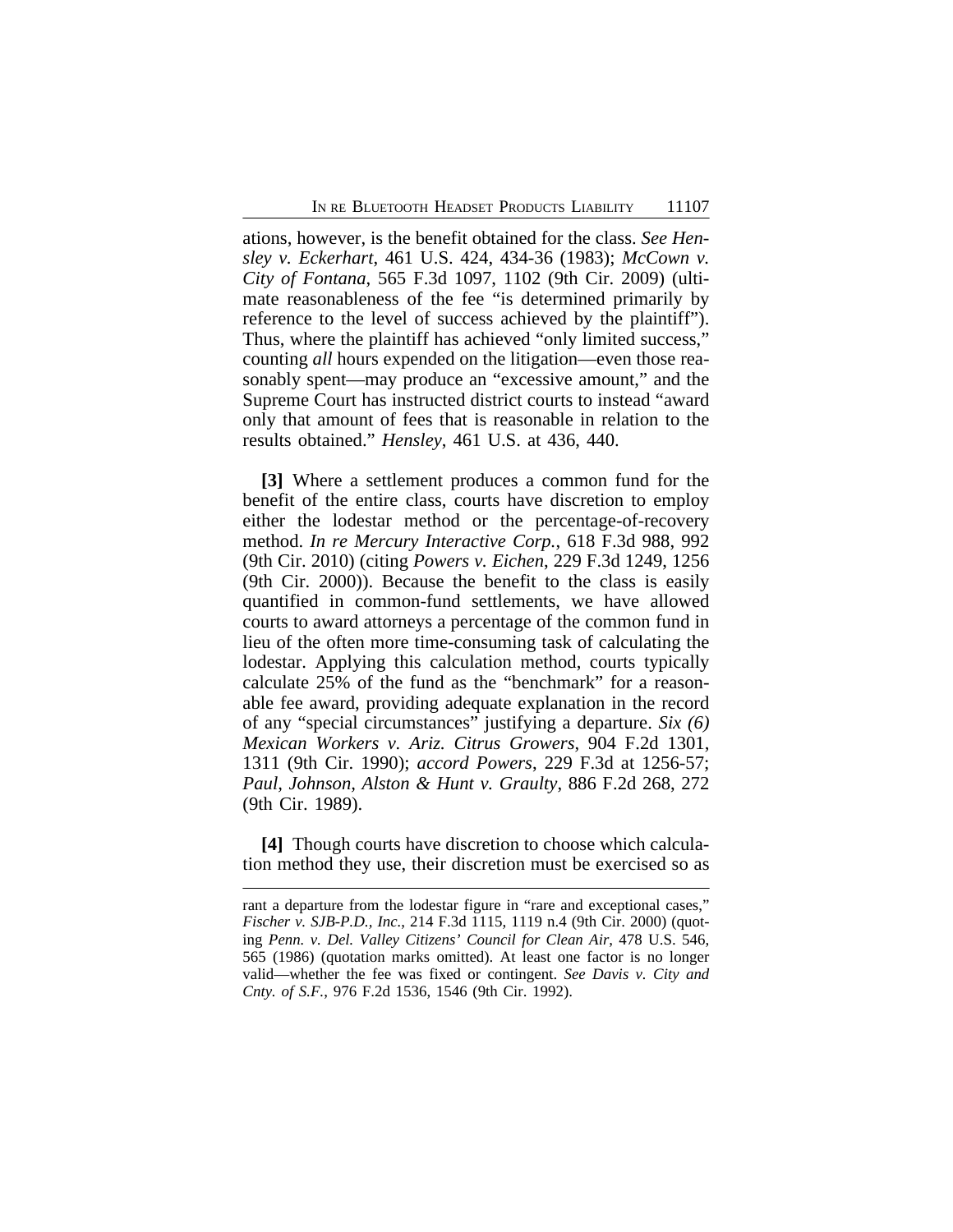to achieve a reasonable result. *See In re Coordinated Pretrial Proceedings*, 109 F.3d at 607 (citing *In re Wash. Pub. Power Supply Sys. Sec. Litig.*, 19 F.3d 1291, 1294-95 n.2 (9th Cir. 1994)). Thus, for example, where awarding 25% of a "megafund" would yield windfall profits for class counsel in light of the hours spent on the case, courts should adjust the benchmark percentage or employ the lodestar method instead. *Six Mexican Workers*, 904 F.2d at 1311; *see In re Prudential Ins. Co. America Sales Practice Litig. Agent Actions*, 148 F.3d 283, 339 (3d Cir. 1998) (explaining that basis for inverse relationship between size of fund and percentage awarded for fees is that "in many instances the increase in recovery is merely a factor of the size of the class and has no direct relationship to the efforts of counsel" (internal quotation marks omitted)).

## **B. Approval of the Attorneys' Fee Award in the Present Case**

The district court here applied the lodestar method, although it never announced a lodestar figure. After finding numerous defects in class counsel's proposed computation of its \$1.6 million lodestar, including duplicative entries, excessive charges for most categories of services, a substantial amount of block billing, and use of an inflated hourly rate, the court announced that its own analysis revealed the lodestar still "substantially exceeds" the \$800,000 defendants agreed to pay.

Citing our previous observation that a "defendant is interested only in disposing of the total claim asserted against it," *Staton*, 327 F.3d at 964, Objectors argue the district court should have treated this settlement as producing a "constructive common fund" and employed a percentage-of-recovery method to assess the reasonableness of the \$800,000 fee award, rather than relying exclusively on a lodestar calculation. Several courts have embraced the constructive common fund approach, warning that "private agreements to structure artificially separate fee and settlement arrangements" should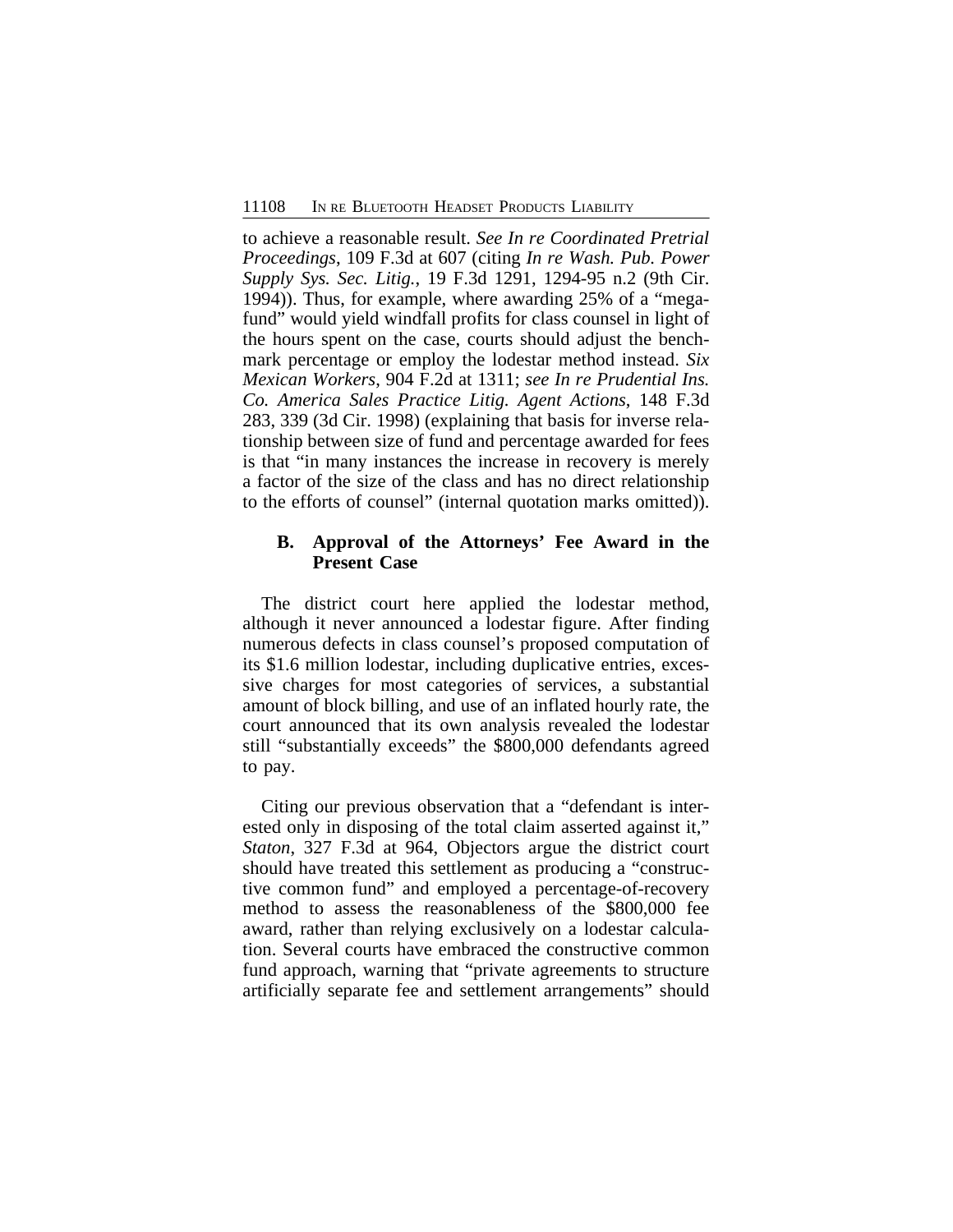not enable parties to circumvent the 25% benchmark requirement on "what is in economic reality a common fund situation." *In re Gen. Motors*, 55 F.3d at 821; *see Johnston v. Comerica Mortg. Corp.*, 83 F.3d 241, 246 (8th Cir. 1996) ("[I]n essence the entire settlement amount comes from the same source. The award to the class and the agreement on attorney fees represent a package deal."); *cf. Manual for Complex Litig.* § 21.75 (4th ed. 2008) ("If an agreement is reached on the amount of a settlement fund and a separate amount for attorney fees . . . the sum of the two amounts ordinarily should be treated as a settlement fund for the benefit of the class."). Plaintiffs insist this is not a common-fund case because the relief obtained was primarily injunctive in nature and because, as prevailing parties under California Civil Code § 1750's fee-shifting provision, they are entitled to attorneys' fees calculated under the lodestar method.

**[5]** Whether or not we view this as a common-fund case, we agree with Objectors that the district court needed to do more to assure itself—and us—that the amount awarded was not unreasonably excessive in light of the results achieved. Notably, the district court made (1) no explicit calculation of a reasonable lodestar amount; (2) no comparison between the settlement's attorneys' fees award and the benefit to the class or degree of success in the litigation; and (3) no comparison between the lodestar amount and a reasonable percentage award. On this record, we lack a sufficient basis for determining the reasonableness of the award.

First, our discomfort is not with the choice of the lodestar method as a primary basis for calculation, but rather the absence of explicit calculation or explanation of the district court's result. The district court "s[aw] no need" to calculate a precise lodestar amount in light of defendants' willingness to pay and because reducing the award below \$800,000 would in no way benefit the class or enhance the *cy pres* award. But a defendant's advance agreement not to object cannot relieve the district court of its duty to assess fully the reasonableness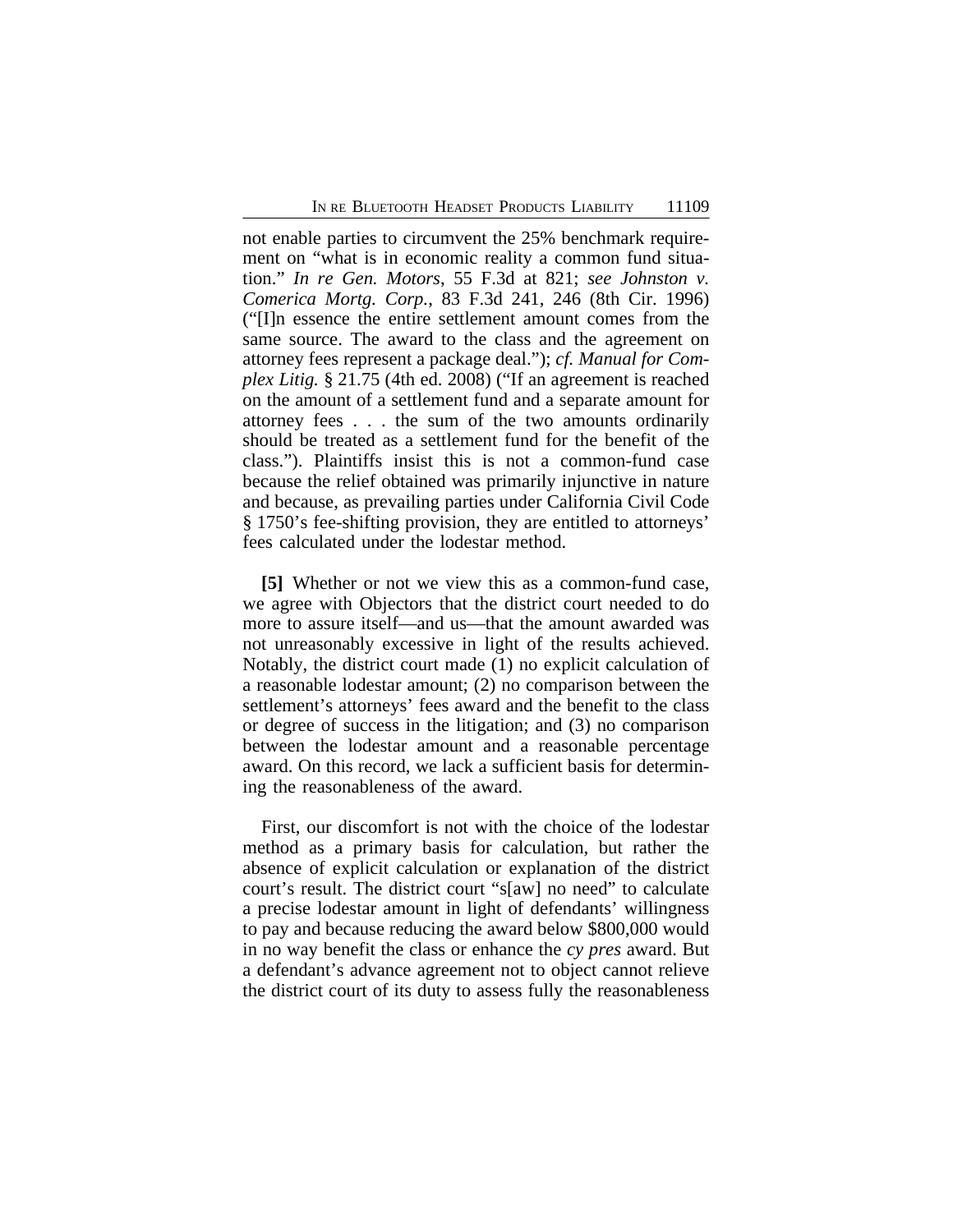of the fee request. *See Staton*, 327 F.3d at 963-64; *Knisley*, 312 F.3d at 1125. Under the lodestar method, the district court must calculate the lodestar figure based on the number of hours *reasonably* expended on the litigation, adjusting the figure to account for the degree of success class counsel attained, along with other factors. From the face of the Fee Order, however, we do not have sufficient information from which to conclude that the district court included a reasonable number of hours in its lodestar "calculation" or that it "considered the relationship between the amount of the fee awarded and the results obtained." *Hensley*, 461 U.S. at 437 ("It [is] important . . . for the district court to provide a concise but clear explanation of its reasons for the fee award."); *accord McCown*, 565 F.3d at 1102 ("Once the district court completes its analysis of the final lodestar amount, it must explain how it arrived at its determination with sufficient specificity to permit an appellate court to determine whether the district court abused its discretion in the way the analysis was undertaken."). Instead, we know only that the district court believed the lodestar figure to be less than \$1.6 million but greater than \$800,000.

Second, the district court declined to reduce the award because the injunctive relief and *cy pres* payment provided "at least minimal benefit," even while acknowledging that "the settlement did not achieve all the goals of the suit." The district court appears to have conflated the Rule 23(e) standard for approval of a settlement agreement (which requires consideration of whether the settlement agreement offers plaintiffs more than they are likely to achieve at trial) with the requirement that the fee award be "reasonable in relation to the results obtained." *Hensley*, 461 U.S. at 440. Although the court stated that the "substantial reduction" below the lodestar accounted for the fact that "there were a number of claims for which class counsel achieved no relief," we remain in the dark both as to how substantial a reduction it was and what level of success plaintiffs in fact achieved. The district court made no findings in its Approval Order with regard to the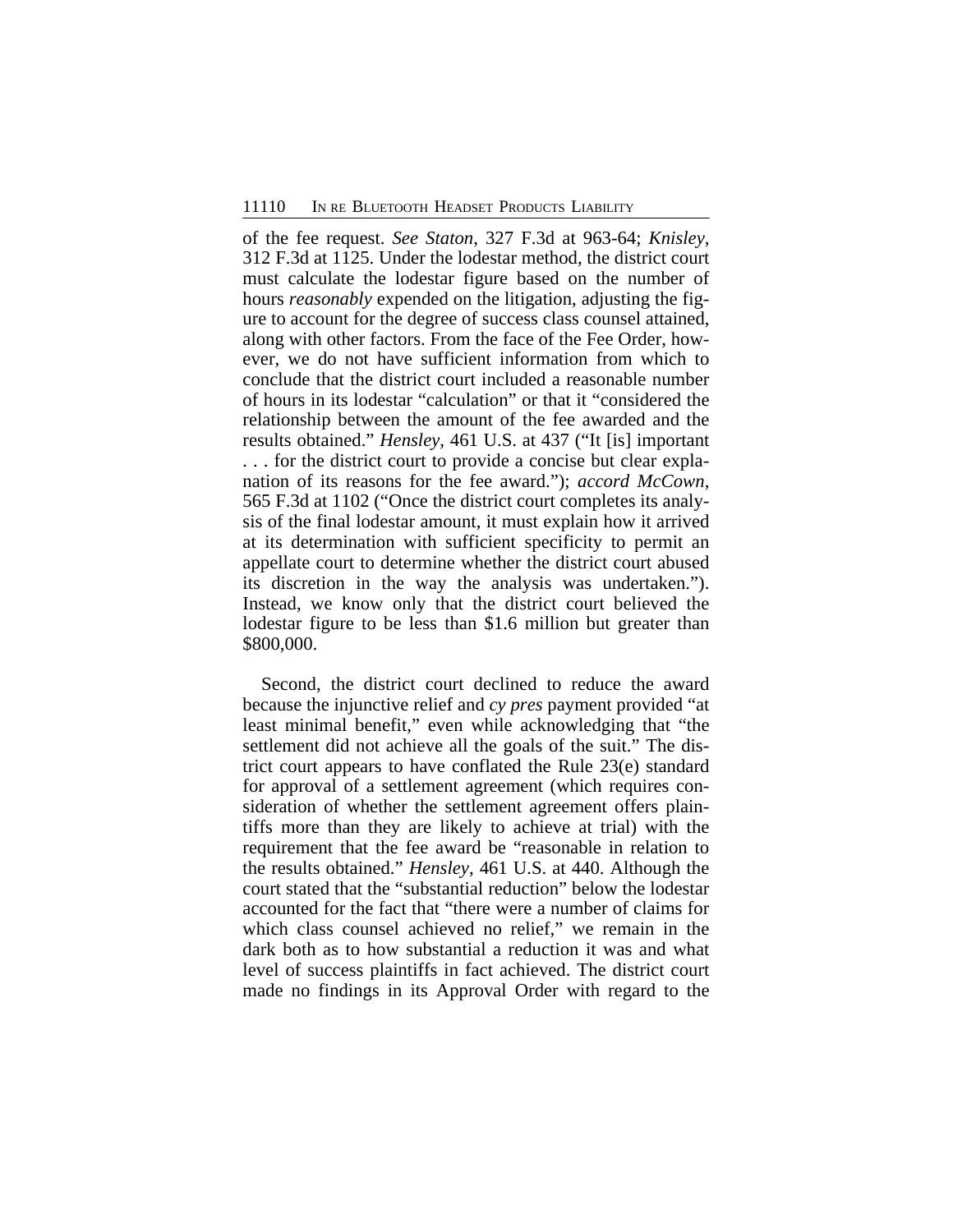value *vel non* of the injunctive relief, noting only that the *cy pres* award was an appropriate form of relief given the large class size. Nor did it discuss in the Fee Order the value of the injunctive relief or whether it in fact was "socially beneficial" as would justify a fee award under California Civil Code § 1750's fee-shifting provision. *Cf.* Fed. R. Civ. P. 23(h), 2003 Advisory Cmte. Notes ("Settlements involving nonmonetary provisions for class members also deserve careful scrutiny to ensure that these provisions have actual value to the class."); *In re TD Ameritrade Accountholder Litig.*, 266 F.R.D. 418, 423 (N.D. Cal. 2009) ("[T]he standard [under Rule  $23(e)$  is not how much money a company spends on purported benefits, but the value of those benefits to the class." (citing *O'Keefe v. Mercedes-Benz United States, LLC*, 214 F.R.D. 266, 304 (M.D. Pa. 2003))). With neither a lodestar figure nor a sense of what degree of success this settlement agreement achieved, we have no basis for affirming the fee award as reasonable under the lodestar approach.

Third, even though a district court has discretion to choose how it calculates fees, we have said many times that it "abuses that 'discretion when it uses a mechanical or formulaic approach that results in an unreasonable reward.' " *In re Mercury Interactive Corp.*, 618 F.3d at 992 (quoting *Powers*, 229 F.3d at 1256). Thus, even though the lodestar method may be a perfectly appropriate method of fee calculation, we have also encouraged courts to guard against an unreasonable result by cross-checking their calculations against a second method. *See, e.g.*, *Vizcaino v. Microsoft Corp.*, 290 F.3d 1043, 1050-51 (9th Cir. 2002); *see also In re Gen. Motors*, 55 F.3d at 820. Just as the lodestar method can "confirm that a percentage of recovery amount does not award counsel an exorbitant hourly rate," the percentage-of-recovery method can likewise "be used to assure that counsel's fee does not dwarf class recovery." *In re Gen. Motors*, 55 F.3d at 821 n.40. "If the lodestar amount overcompensates the attorneys according to the 25% benchmark standard, then a second look to evaluate the reasonableness of the hours worked and rates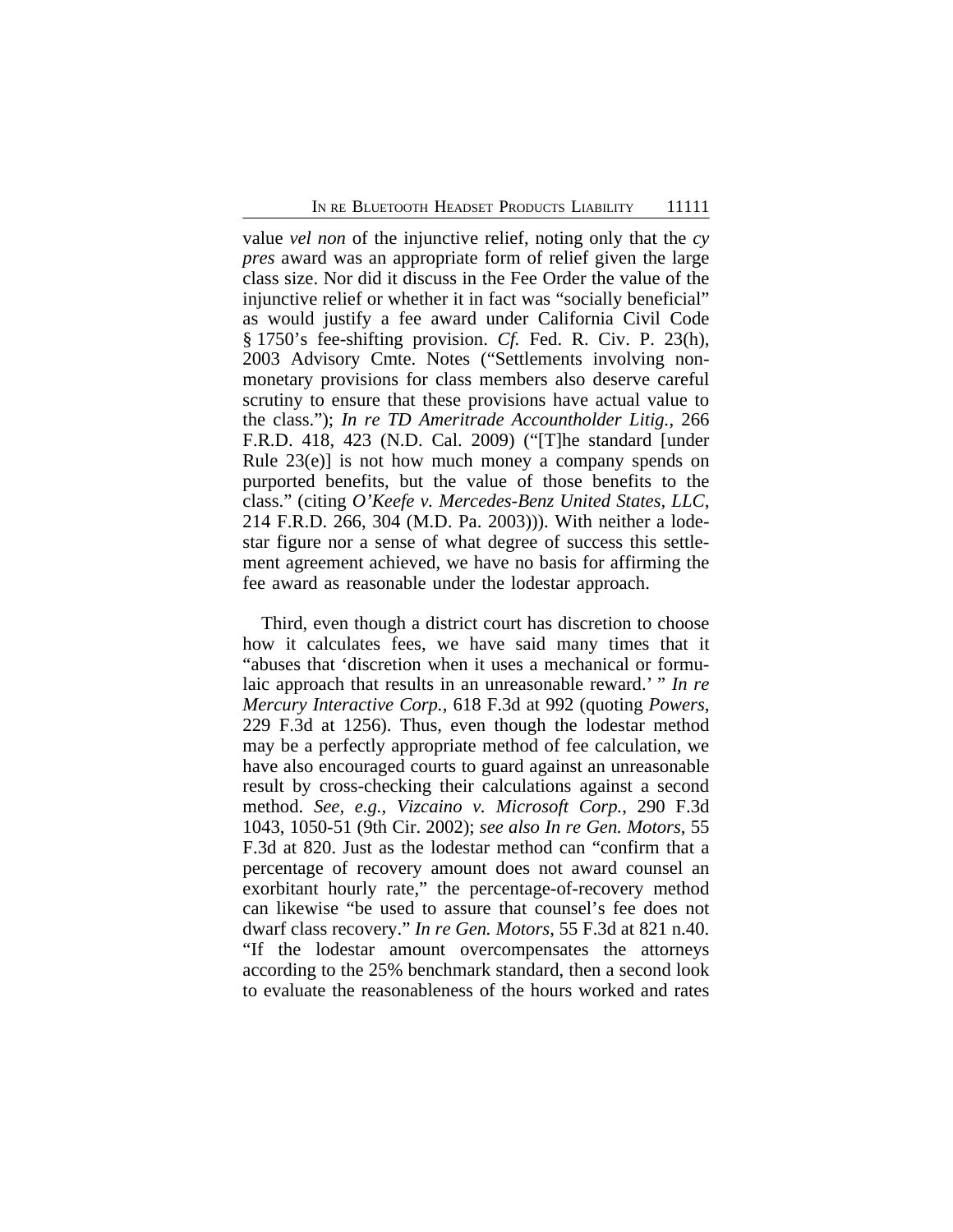claimed is appropriate." *In re Coordinated Pretrial Proceedings*, 109 F.3d at 607.

**[6]** If the district court here took that second look, the record does not reflect it. Absent any explanation from the district court, we are concerned that the amount awarded was 83.2% of the total amount defendants were willing to spend to settle the case, viewing the \$800,000 allotment for attorneys' fees, the \$12,000 allotment for an incentive award, the \$100,000 *cy pres* award, and the \$50,000 allotment for fees as a "constructive common fund." Twenty-five percent of this \$962,000 fund, by contrast, would have yielded only \$240,500 in attorneys' fees. Even if we included the \$1.2 million notice costs in the constructive fund (and accordingly reduced the fees to \$38,000), the attorneys' fees awarded would constitute 37.2% of this \$2.15 million fund, in contrast to a 25% benchmark figure of \$537,500. Plaintiffs urge us to find that the fee award is justified because the injunctive relief confers a valuable benefit and was the primary objective of the lawsuit, but the district court did not make findings on the value of the injunctive relief, so we cannot evaluate whether it justifies an otherwise disproportionate award.**<sup>8</sup>**

**[7]** While we cannot say the disproportion between the fee award and the benefit obtained for the class was *per se* unreasonable, in the absence of an adequate explanation of the award, "we have no choice but to remand the case to the district court to permit it to make the necessary calculations and provide the necessary explanations." *McCown*, 565 F.3d at 1102 (citing *Tutor-Saliba Corp. v. City of Hailey*, 452 F.3d 1055, 1065 (9th Cir. 2006)).

**<sup>8</sup>**We note, however, that the value of the injunctive relief is not apparent to us from the face of the complaint, which seeks to recover significant monetary damages for alleged economic injury, nor from the progression of the settlement talks, the last of which occurred after defendants had already voluntarily added new warnings to their websites and product manuals.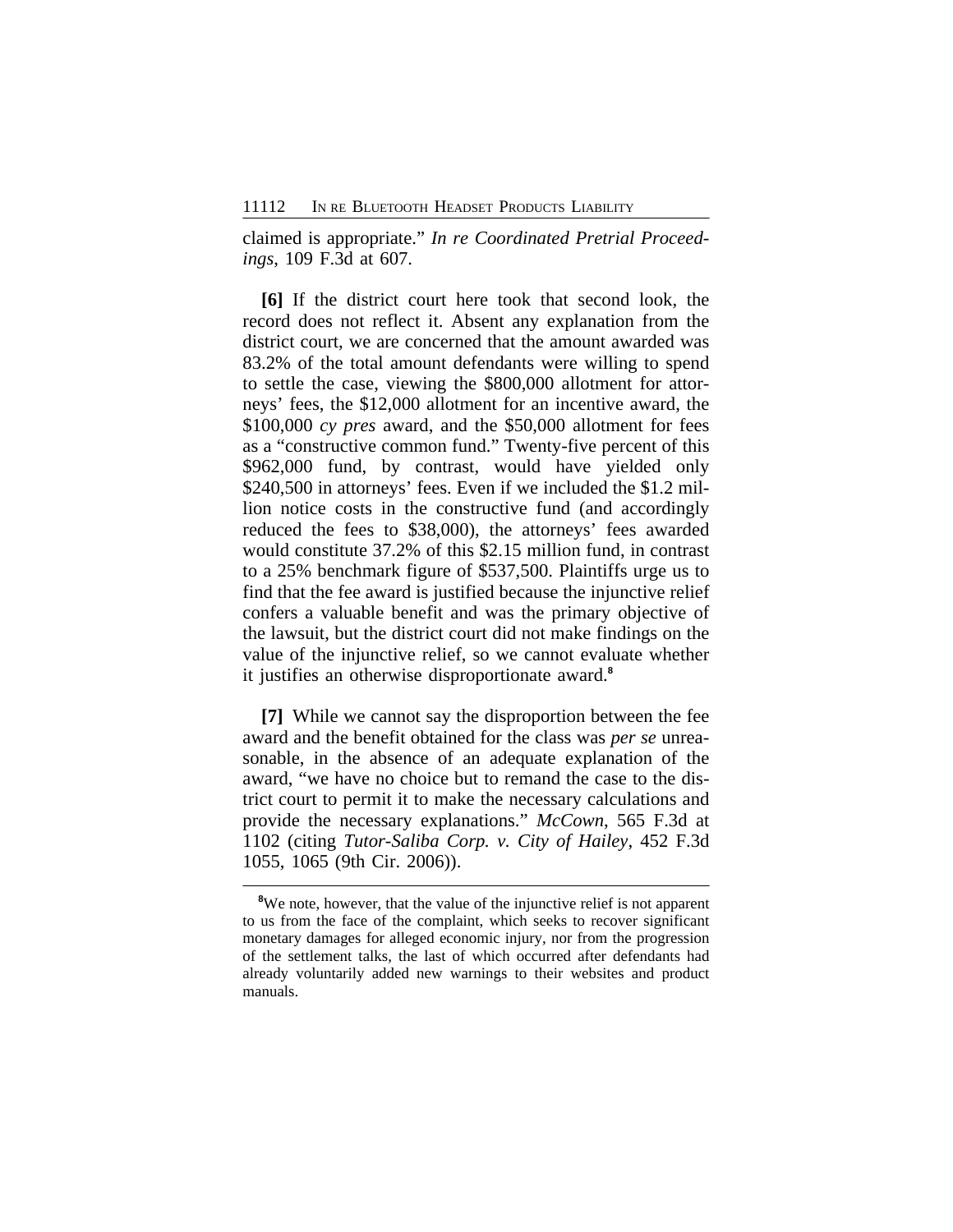On remand, the district court should (1) decide whether to treat the settlement as a common fund; (2) choose the lodestar or percentage method for calculating a reasonable fee and make explicit calculations; (3) ensure that the fee award is reasonable considering, *inter alia*, the degree of success in the litigation and benefit to the class; and (4) if standard calculations yield an unjustifiably disproportionate award, adjust the lodestar or percentage accordingly.

## **II. Approval of the Settlement Agreement**

#### **A. Applicable Legal Standards**

**[8]** Approval of the settlement agreement was not conditioned on the award of attorneys' fees and costs or an incentive award, and therefore our vacatur of the fee award does not necessitate invalidation of the approval order. *See, e.g.*, *Rodriguez*, 563 F.3d at 969 (affirming approval of the settlement but reversing and remanding the award of attorneys' fees). Nonetheless, because the parties expressly negotiated a possibly unreasonable amount of fees, and because the district court did not take this possibility into account in reviewing the settlement's fairness the first time around, we must vacate and remand the Approval Order as well, so that the court may appropriately factor this into its Rule 23(e) analysis. On remand, the district court should reconsider its approval of the settlement after recalculating a reasonable amount of fees for class counsel.

**[9]** Courts have long recognized that "settlement class actions present unique due process concerns for absent class members." *Hanlon*, 150 F.3d at 1026. One inherent risk is that class counsel may collude with the defendants, "tacitly reducing the overall settlement in return for a higher attorney's fee." *Knisley*, 312 F.3d at 1125; *see Evans v. Jeff D.*, 475 U.S. 717, 733 (1986) (recognizing that "the possibility of a tradeoff between merits relief and attorneys' fees" is often implicit in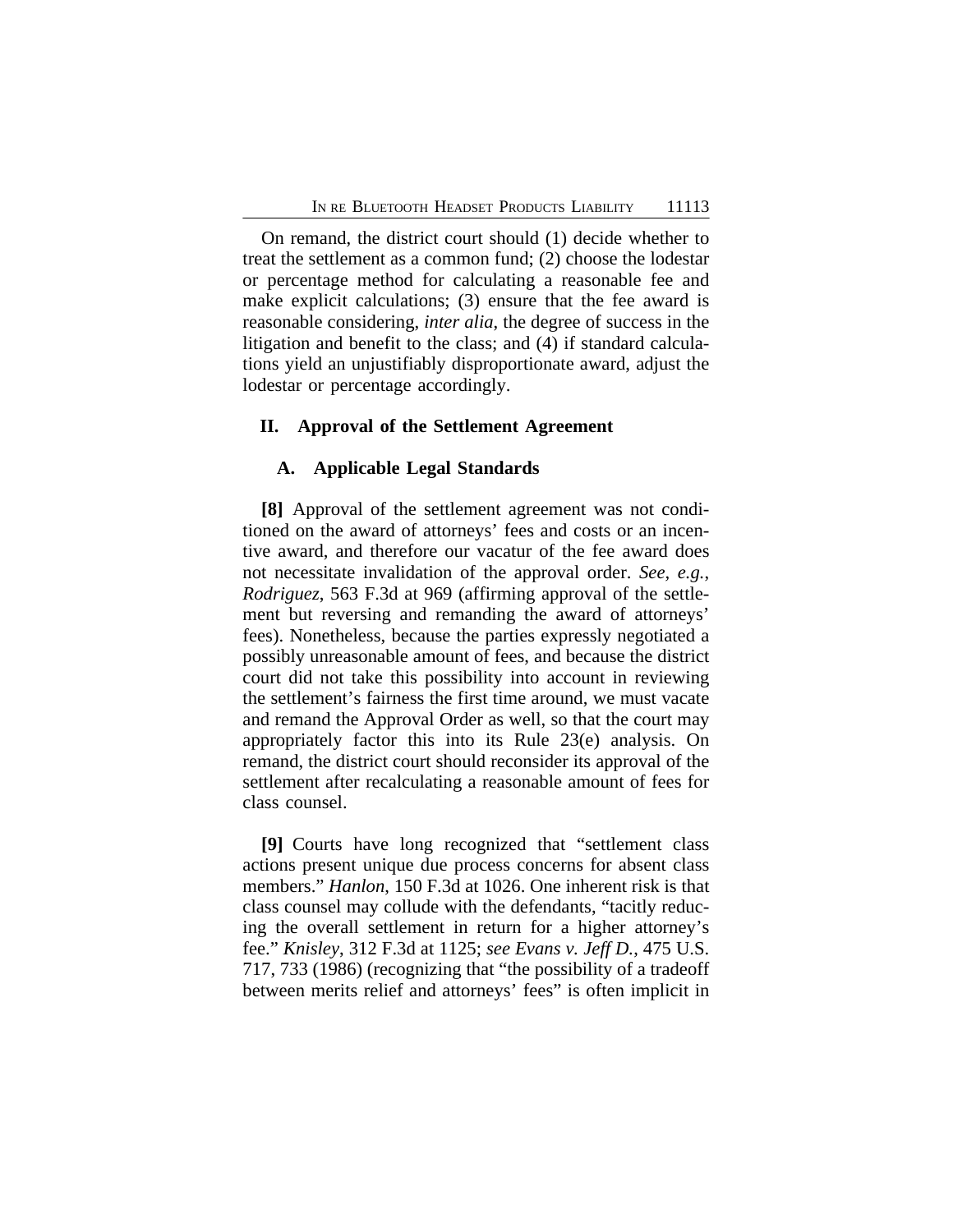class action settlement negotiations); *In re Gen. Motors*, 55 F.3d at 805.

**[10]** To guard against this potential for class action abuse, Rule 23(e) of the Federal Rules of Civil Procedure requires court approval of all class action settlements, which may be granted only after a fairness hearing and a determination that the settlement taken as a whole is fair, reasonable, and adequate. Fed. R. Civ. P. 23(e)(2); *see Staton*, 327 F.3d at 972 n.22 (court's role is to police the "inherent tensions among class representation, defendant's interests in minimizing the cost of the total settlement package, and class counsel's interest in fees"); *Hanlon*, 150 F.3d at 1026.

The factors in a court's fairness assessment will naturally vary from case to case, but courts generally must weigh:

(1) the strength of the plaintiff's case; (2) the risk, expense, complexity, and likely duration of further litigation; (3) the risk of maintaining class action status throughout the trial; (4) the amount offered in settlement; (5) the extent of discovery completed and the stage of the proceedings; (6) the experience and views of counsel; (7) the presence of a governmental participant; and (8) the reaction of the class members of the proposed settlement.

*Churchill Vill., L.L.C. v. Gen. Elec.*, 361 F.3d 566, 575 (9th Cir. 2004); *Torrisi v. Tucson Elec. Power Co.*, 8 F.3d 1370, 1375 (9th Cir. 1993).

The district court considered each of these factors and found that several of them favored settlement approval: (1) plaintiffs' case was not particularly strong in light of defendants' significant defenses; (2) further litigation would be time-consuming, complex, and expensive for both sides; (3) the settlement provided injunctive and *cy pres* awards, which did not do the class any harm and which was more than plain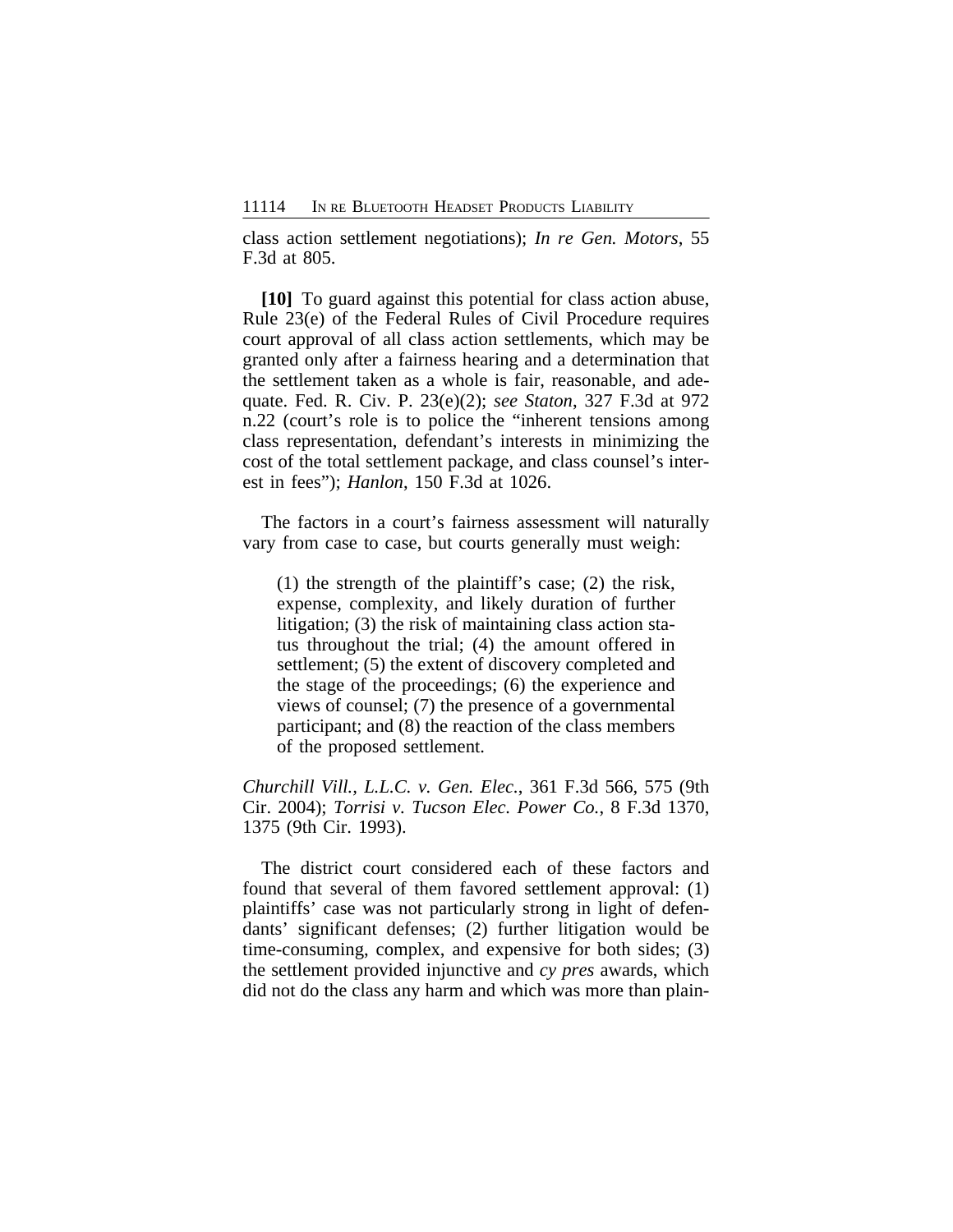tiffs might achieve at trial given the litigation risks; (4) the parties had already consulted experts and exchanged significant discovery permitting an informed decision about settlement; and (5) the settlement was negotiated over an extended period of time by experienced counsel on both sides, and was mediated and approved by a retired judge.

But where, as here, a settlement agreement is negotiated *prior* to formal class certification, consideration of these eight *Churchill* factors alone is not enough to survive appellate review.

**[11]** Prior to formal class certification, there is an even greater potential for a breach of fiduciary duty owed the class during settlement. Accordingly, such agreements must withstand an even higher level of scrutiny for evidence of collusion or other conflicts of interest than is ordinarily required under Rule 23(e) before securing the court's approval as fair. *Hanlon*, 150 F.3d at 1026; *accord In re Gen. Motors*, 55 F.3d at 805 (courts must be "even more scrupulous than usual in approving settlements where no class has yet been formally certified"); *Mars Steel Corp. v. Continental Ill. Nat'l Bank & Trust Co. of Chicago*, 834 F.2d 677, 681 (7th Cir. 1987) (Posner, J.) ("[W]hen class certification is deferred, a more careful scrutiny of the fairness of the settlement is required."); *Weinberger v. Kendrick*, 698 F.2d 61, 73 (2d Cir. 1982) (Friendly, J.) (reviewing courts must employ "even more than the usual care"); *see also Manual for Complex Litig.* § 21.612 (4th ed. 2004). The district court's approval order must show not only that "it has explored [the *Churchill*] factors comprehensively," but also that the settlement is "not [ ] the product of collusion among the negotiating parties." *In re Mego Fin. Corp.*, 213 F.3d at 458.

**[12]** Collusion may not always be evident on the face of a settlement, and courts therefore must be particularly vigilant not only for explicit collusion, but also for more subtle signs that class counsel have allowed pursuit of their own self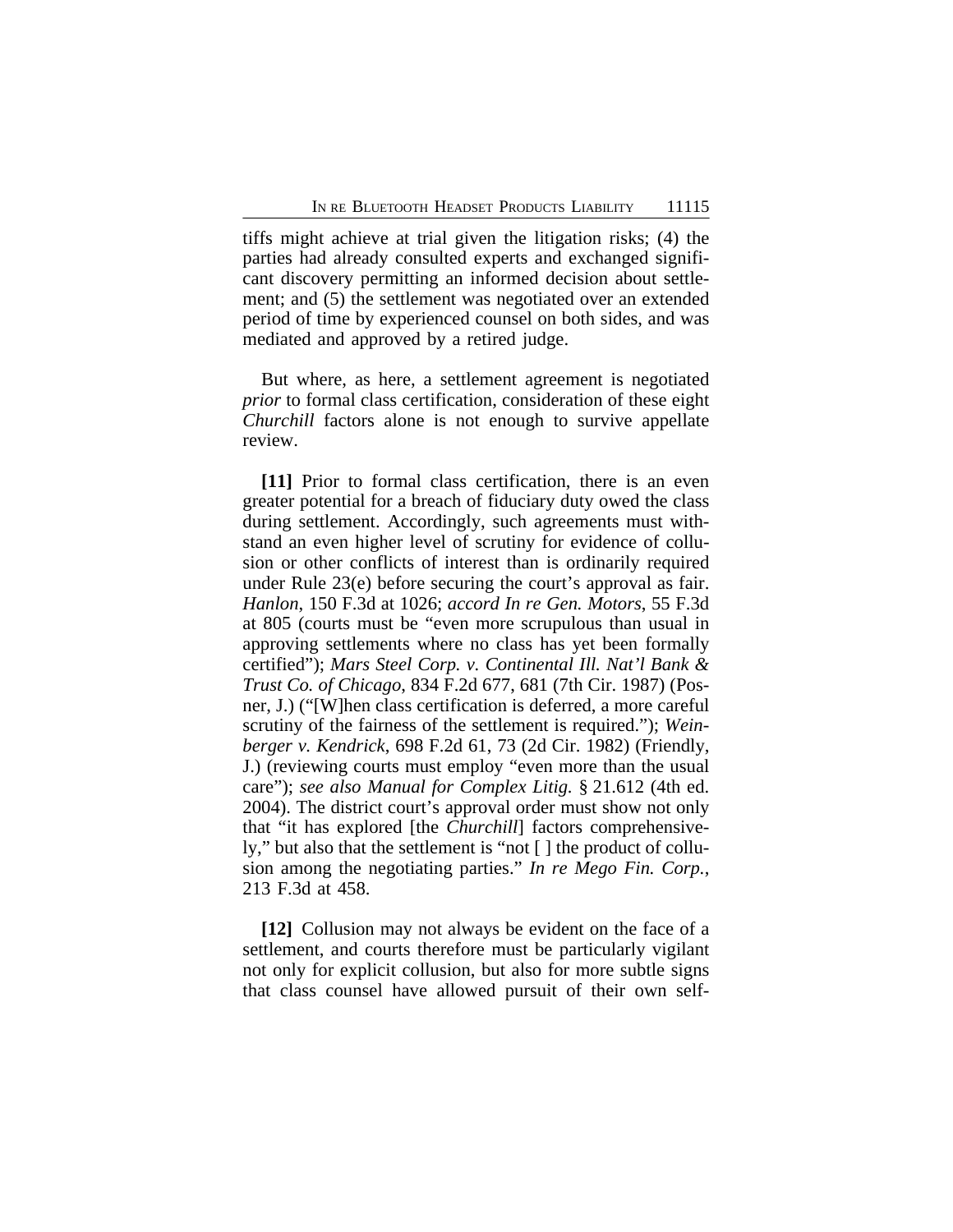interests and that of certain class members to infect the negotiations. *Staton*, 327 F.3d at 960; *see also Third Circuit Task Force*, 108 F.R.D. at 266. A few such signs are:

(1) "when counsel receive a disproportionate distribution of the settlement, or when the class receives no monetary distribution but class counsel are amply rewarded," *Hanlon*, 150 F.3d at 1021; *see Murray v. GMAC Mortg. Corp.*, 434 F.3d 948, 952 (7th Cir. 2006); *Crawford v. Equifax Payment Servs., Inc.*, 201 F.3d 877, 882 (7th Cir. 2000);

(2) when the parties negotiate a "clear sailing" arrangement providing for the payment of attorneys' fees separate and apart from class funds, which carries "the potential of enabling a defendant to pay class counsel excessive fees and costs in exchange for counsel accepting an unfair settlement on behalf of the class," *Lobatz*, 222 F.3d at 1148; *see Weinberger v. Great N. Nekoosa Corp.*, 925 F.2d 518, 524 (1st Cir. 1991) ("[L]awyers might urge a class settlement at a low figure or on a less-than-optimal basis in exchange for red-carpet treatment on fees."); and

(3) when the parties arrange for fees not awarded to revert to defendants rather than be added to the class fund, *see Mirfasihi v. Fleet Mortg. Corp.*, 356 F.3d 781, 785 (7th Cir. 2004) (Posner, J.).

## **B. Approval of the Settlement Agreement in the Present Case**

**[13]** Here, the pre-certification settlement agreement included all three of these warning signs. As discussed earlier, the settlement's provision for attorneys' fees is apparently disproportionate to the class reward, which includes no monetary distribution. The settlement included a "clear sailing agreement" in which defendants agreed not to object to an award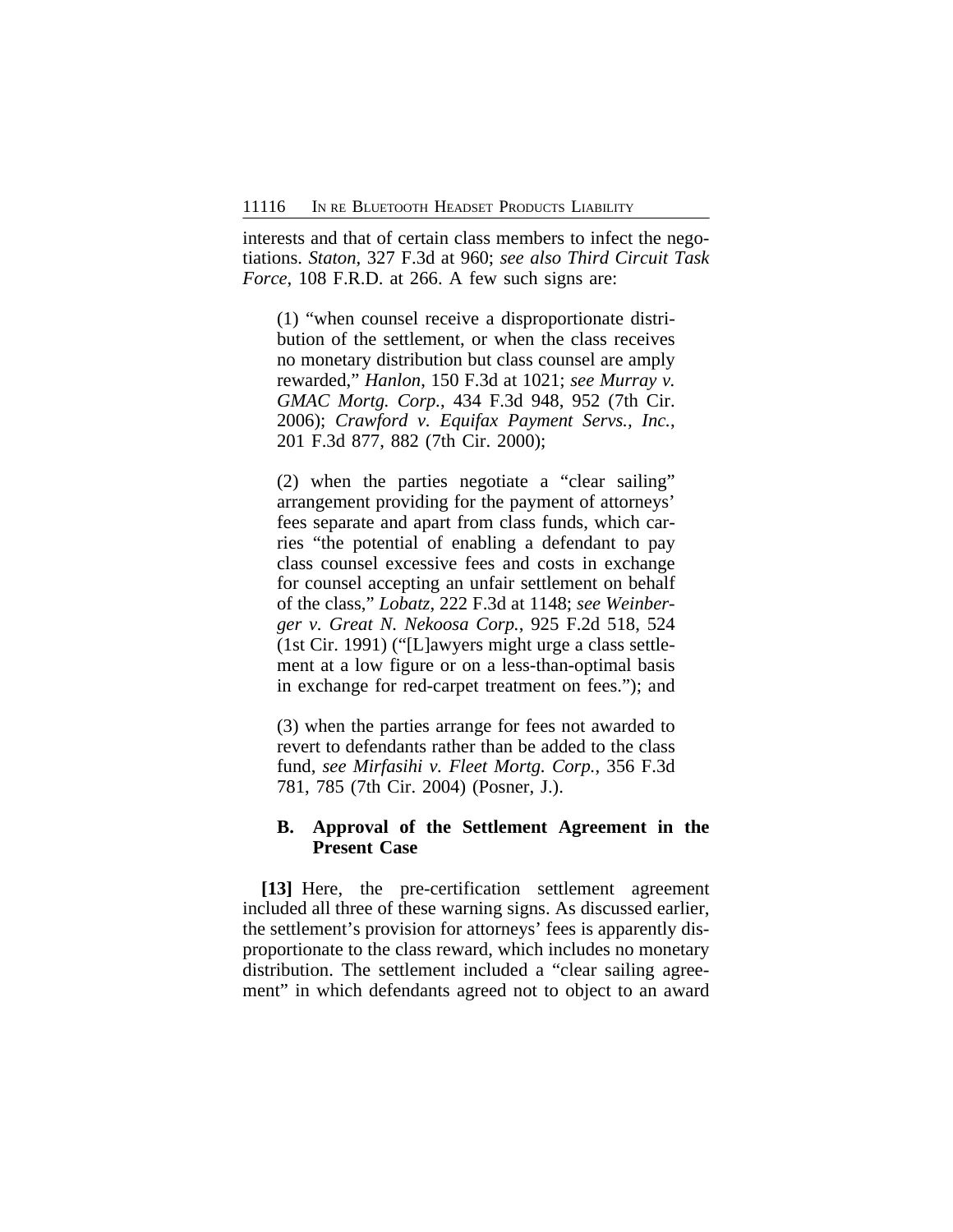of attorneys' fees up to eight times the monetary *cy pres* relief afforded the class. Moreover, the settlement also contained a "kicker": all fees not awarded would revert to defendants rather than be added to the *cy pres* fund or otherwise benefit the class. Confronted with these multiple indicia of possible implicit collusion, the district court had a special "obligate ion" to assure itself that the fees awarded in the agreement were not unreasonably high," *Staton*, 327 F.3d at 965, for if they were, "the likelihood is that the defendant obtained an economically beneficial concession with regard to the merits provisions, in the form of lower monetary payments to class members or less injunctive relief for the class than could otherwise have been obtained," *id.* at 964.

**[14]** The Approval Order, however, does not provide adequate assurance. Rather than inquire further into why the parties had negotiated such a disproportionate distribution between fees and relief, the district court did not scrutinize the clear sailing attorneys' fee provision because (1) the parties claimed to negotiate the "core terms" of the settlement agreement with a neutral mediator before turning to fees, (2) the attorneys' fee provision was severable from the agreement, and (3) the fees were to come from a separate fund and thus would have no bearing on the amount of class recovery.

But these factors did not obviate the need to examine the fee provision in light of the rest of the agreement. First, the mere presence of a neutral mediator, though a factor weighing in favor of a finding of non-collusiveness, is not on its own dispositive of whether the end product is a fair, adequate, and reasonable settlement agreement. While the Rule 23(a) adequacy of representation inquiry is designed to foreclose class certification in the face of "*actual* fraud, overreaching or collusion," the Rule 23(e) reasonableness inquiry is designed precisely to capture instances of unfairness not apparent on the face of the negotiations. *Staton*, 327 F.3d at 960 (emphasis in original). In a Third Circuit class action settlement where class counsel provided verbal assurances that "attorneys' fees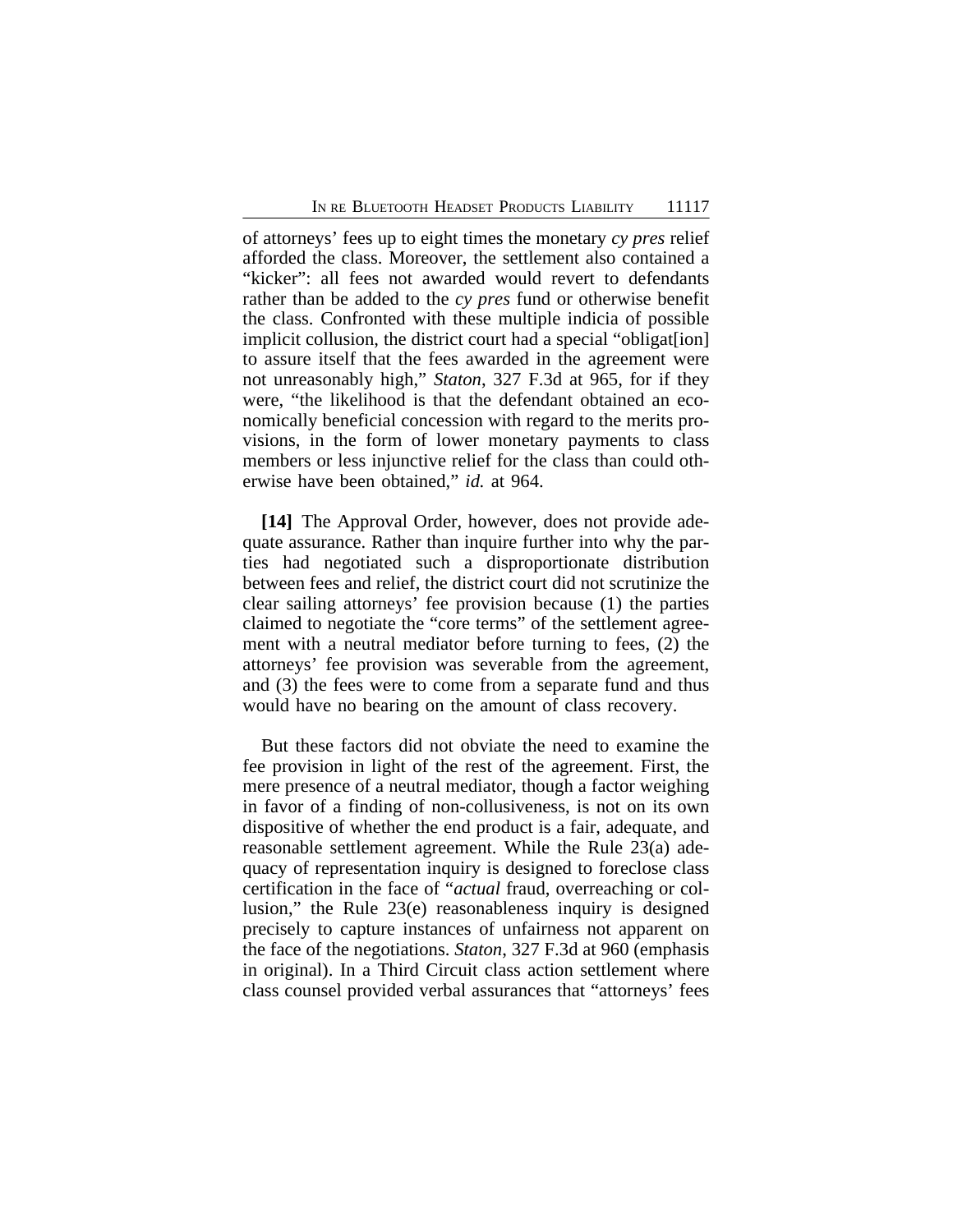were negotiated separately, after we agreed on everything else," the Third Circuit refused "to place such dispositive weight on the parties' self-serving remarks." *In re Gen. Motors*, 55 F.3d at 804; *see generally Third Circuit Task Force*, 108 F.R.D. at 266-70 (suggesting guidelines for mitigating the potential for collusion while still facilitating successful settlement). Similarly here, the district court should have pressed the parties to substantiate their bald assertions with corroborating evidence.

Second, the district court should not have ignored the clear sailing fee provision simply because approval of the award was not dependent on the approval of fees. "[T]he very existence of a clear sailing provision increases the likelihood that class counsel will have bargained away something of value to the class." *Weinberger*, 925 F.2d at 525. Therefore, when confronted with a clear sailing provision, the district court has a heightened duty to peer into the provision and scrutinize closely the relationship between attorneys' fees and benefit to the class, being careful to avoid awarding "unreasonably high" fees simply because they are uncontested. *Staton*, 327 F.3d at 954.

Furthermore, that a provision is severable does not render it irrelevant to the overall reasonableness of the agreement, for "[i]t is the settlement *taken as a whole, rather than the individual component parts*, that must be examined for overall fairness. . . . The settlement must stand or fall *in its entirety*." *Hanlon*, 150 F.3d at 1026 (citing *Officers for Justice v. Civil Serv. Comm'n of S.F.*, 688 F.2d 615, 628 (9th Cir. 1982)) (emphasis added). By disregarding the contents of the clear sailing fee provision here, including both the disproportionate amounts negotiated and the reversionary kicker arrangement, the district court effectively "delete[d]" it from the settlement—an approach that is beyond the scope of the court's discretion. *Officers for Justice*, 688 F.2d at 630 (noting that, while "the district court may suggest modifications," it "may not delete, modify, or substitute certain provisions" of the set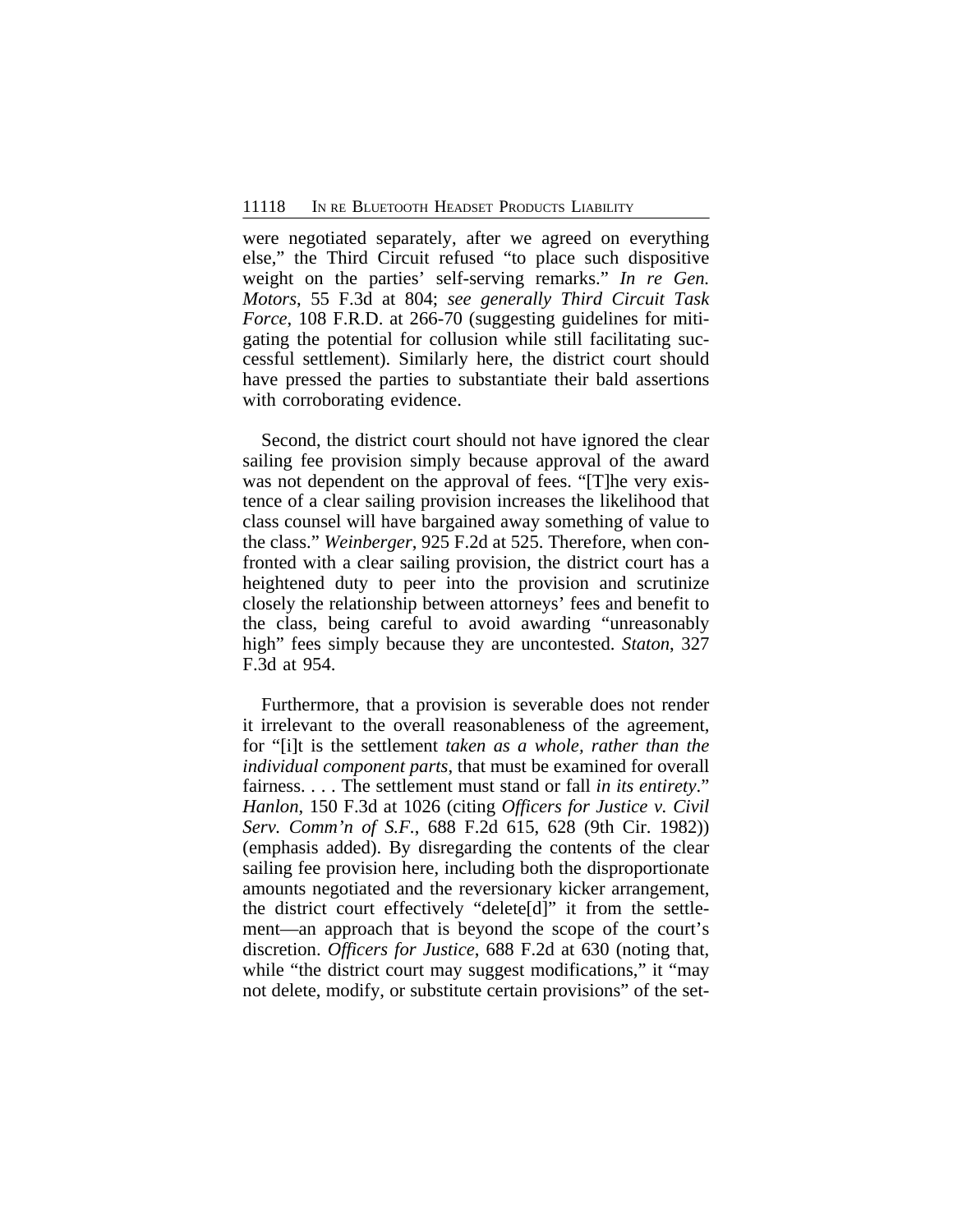tlement agreement but rather "must consider the proposal as a whole and as submitted"); *accord Hanlon*, 150 F.3d at 1026. Simply put, a severable clause simply may not be severed from the court's Rule 23(e) analysis.

Finally, "[t]hat the defendant in form agrees to pay the fees independently of any monetary award or injunctive relief provided to the class in the agreement does not detract from the need carefully to scrutinize the fee award." *Staton*, 327 F.3d at 964. Even when technically funded separately, the class recovery and the agreement on attorneys' fees should be viewed as a "package deal." *Johnston*, 83 F.3d at 245-46. Although we do not go so far as to hold that the district court must treat the package as a constructive common fund for purposes of analyzing the reasonableness of the fee award, assessment of the settlement's overall reasonableness must take into account the defendant's overall willingness to pay. Ordinarily, " 'a defendant is interested only in disposing of the total claim asserted against it," and " 'the allocation between the class payment and the attorneys' fees is of little or no interest to the defense.' " *Staton*, 327 F.3d at 964 (quoting *In re Gen. Motors*, 55 F.3d at 819-20). A district court therefore must ensure that both the amount and mode of payment of attorneys' fees are fair, regardless of "whether the attorneys' fees come from a common fund or are otherwise paid." *Zucker*, 192 F.3d at 1328 & n.20.

For this same reason, a kicker arrangement reverting unpaid attorneys' fees to the defendant rather than to the class amplifies the danger of collusion already suggested by a clear sailing provision. If the defendant is willing to pay a certain sum in attorneys' fees as part of the settlement package, but the full fee award would be unreasonable, there is no apparent reason the class should not benefit from the excess allotted for fees. The clear sailing provision reveals the defendant's willingness to pay, but the kicker deprives the class of that full potential benefit if class counsel negotiates too much for its fees. Although the district court here reasoned that class coun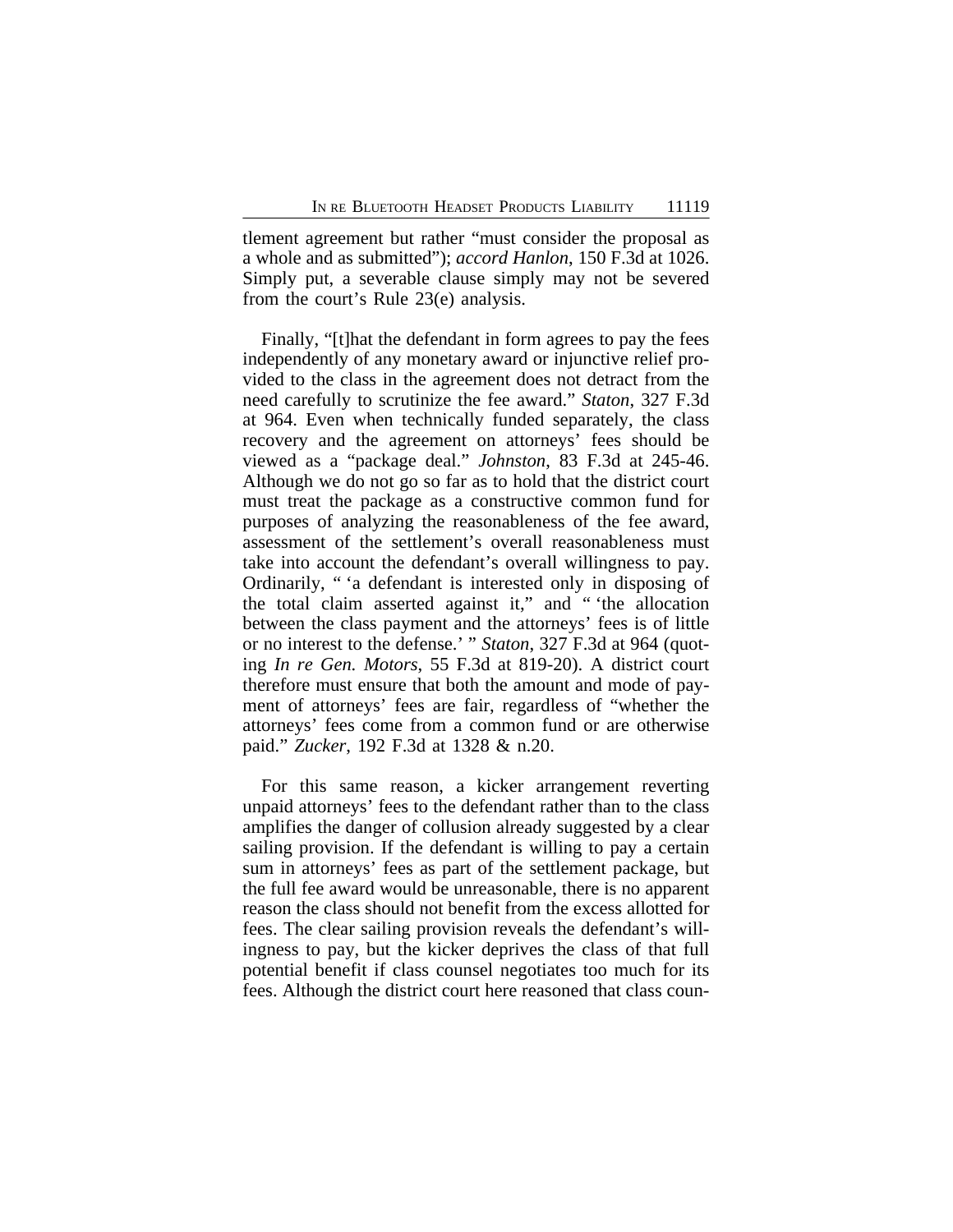sel's possibility of recovering nothing in fees rendered the clear sailing provision fair, awarding class counsel nothing would not cure an otherwise unfair settlement if those funds should have been negotiated to revert to the class rather than to the "putative wrongdoer[s]." *See Mirfasihi*, 356 F.3d at 785. Unless the district court is able to conclude that in this particular case, a kicker provision is in the class' best interest as part of the settlement package, the kicker makes it less likely that the settlement can be approved if the district court determines the clear sailing provision authorizes unreasonably high attorneys' fees.

**[15]** Although clear sailing provisions are not prohibited, they "by [their] nature deprive[ ] the court of the advantages of the adversary process" in resolving fee determinations and are therefore disfavored. *Weinberger*, 925 F.2d at 525; *see Malchman v. Davis*, 761 F.2d 893, 907-08 (2d Cir. 1985) (Newman, J., concurring), *abrogated on other grounds by Amchem. Prods., Inc. v. Windsor*, 521 U.S. 591 (1997). Given the questionable features of the fee provision here, the court was required to examine the negotiation process with even greater scrutiny than is ordinarily demanded, and approval of the settlement had to be supported by a clear explanation of why the disproportionate fee is justified and does not betray the class's interests. Because the district court did not provide such explanation, we must vacate the Approval Order and remand for further consideration.**<sup>9</sup>**

<sup>&</sup>lt;sup>9</sup>Because we vacate both orders, we need not address whether Objectors would have independent standing to challenge the Fee Order alone were the Approval Order to remain intact. *See Zucker*, 192 F.3d at 1326; *Lobatz*, 222 F.3d at 1147; *Powers v. Eichen*, 229 F.3d 1249, 1256 (9th Cir. 2000); *but see Glasser v. Volkswagen of Am.*, 2011 U.S. App. LEXIS 9943, at \*10-11 (9th Cir. May 17, 2011) (no standing to challenge fee award alone where objector expressly disclaimed recovery under a "constructive common fund" theory).